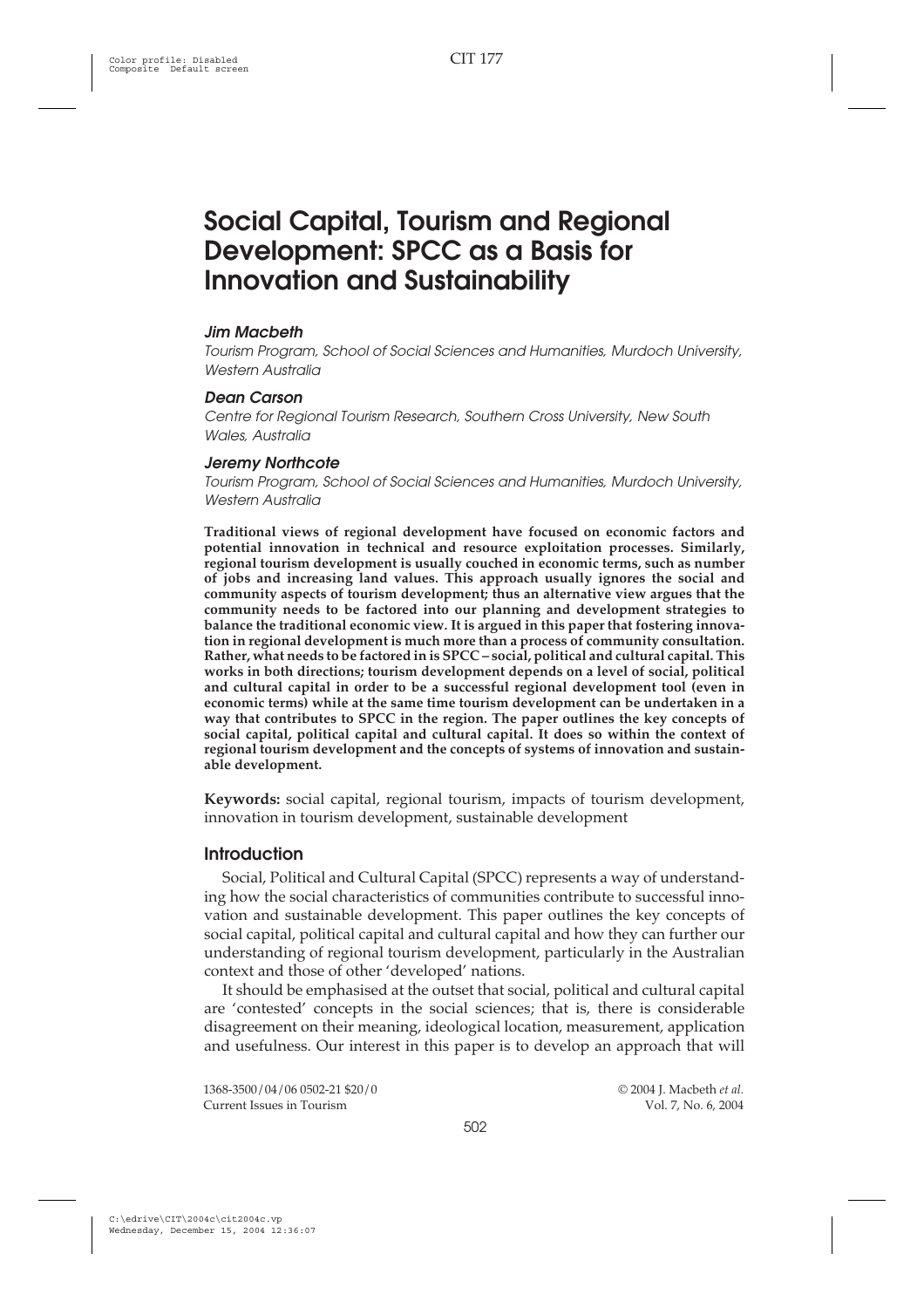allow us to use these concepts, one that is based on the key debates and theoretical formulations that have arisen in the literature. This approach leaves implicit the underlying philosophical and political questions that have developed around the linking of concepts such as 'capital' and 'the social' within late capitalism. However, it acknowledges that such associations are ones that should not be treated uncritically (in much the same way that the linking of 'capital' with 'human' in the notion of human capital can be problematic from a humanistic, social and political perspective).

The position taken here is that, regardless of the complications in associating 'capital' with the 'social', 'political' and 'cultural', the linking of these terms opens up fruitful new ways for thinking about sociality as a strategic resource for sustainable tourism development. This is so even if they are viewed simply as metaphors. In other words, we need not consider these concepts as concrete attributes of communities that analysts have somehow previously failed to recognise. Instead, it is the fecundity of these concepts as heuristic devices that makes them attractive to tourism analysts and planners, and it will be our task in the paper to outline some of the ways that these concepts can lead to new, innovative approaches to regional tourism development.

The objectives of this paper are modest in outlining the key concepts rather than developing a comprehensive framework for measuring or mobilising a community's reserve of social, political and cultural capital. The development of these concepts is still in its infancy, and the first taskis to explore how far these concepts may be of use to areas such as tourism. The ultimate aim of our development of these concepts is two-fold, first, to use these concepts as a vehicle for making judgements about the role and/or potential role of tourism in a region. Second, we want these concepts to help stakeholders make decisions about the degree to which a community is 'ready' to move into tourism development in any significant way. The latter could be as simple as a local council trying to decide whether to invest money in a caravan park or camping ground.

An underlying assumption is that for tourism to contribute to sustainable development, the industry (i.e. its NGOs and corporate citizens) has to accept contributory responsibilities in the regions in which they 'live'. At the same time, while regions have to assume responsibility for innovation, governments bear considerable responsibility to facilitate and contribute to sustainable development in those regions. This is more than simple rhetoric and regional grants schemes, because it includes the necessary legislative and economic support that will allow regions to prosper in sustainable ways. SPCC, it will be argued, offers a key means for formulating legislative and economic policies in a manner consistent with the long-term needs of communities and involving local residents in regional tourism development in a participatory manner. In this respect, we shall argue *against*the position that a social capital approach should be seen as an alternative to government intervention. Rather, a social capital approach brings in the community as an important player in an overall *partnership* between government, industry and community.

In bringing the political and social together in this way, we might be seen to be taking a broad view of social capital that encompasses both political and cultural capital. In fact, cultural capital is not well developed in the literature and it, along with political capital, are usually subsumed under the umbrella concept of social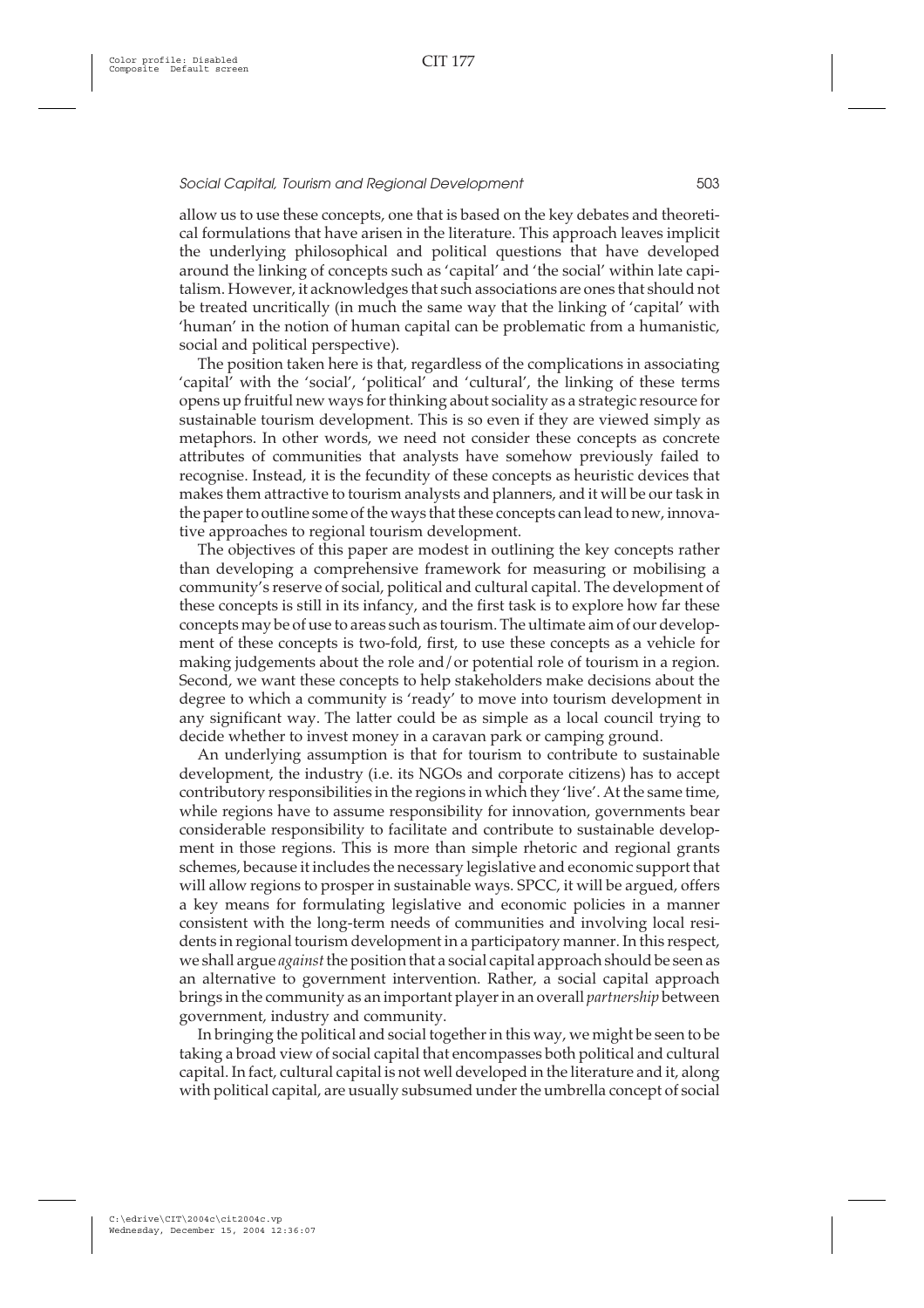capital. For example, Putnam (2000) has no index entry for political or cultural capital and the latter is indexed only in relation to activities. But while there are important overlaps and linkages between the three concepts, maintaining a separation between them is deemed important for tourism studies. This is the case, not only for trying to communicate the different ways in which sociality can be identified, but also in helping us relate this material to the specific contributions that SPCC might make to understanding regional tourism development. For example, a separation between the concepts is important for keeping the discourse consistent with a comprehensive and explicit model of sustainable development such as that developed by a high level inquiry in Australia (Commission of Inquiry into the Conservation Management and use of Fraser Island and the Great Sandy Region, 1990). This model gives emphasis to ecological, economic and socio-cultural sustainability (i.e. the 'triple bottom line'). It follows that tourism must contribute to the well-being of a region if there is to be any value in committing resources to tourism development; preserving or, better still, *promoting* a region's SPCC is an important aspect of such well-being.

In general, this paper seeks to explore how SPCC can be understood using a 'systems of innovation' approach to regional tourism development. This approach emphasises the way that SPCC (along with other factors) contributes to the innovative capacity of regions for developing and maintaining viable, long-term industries such as tourism. The manner in which SPCC can be incorporated into a 'systems of innovation' approach using a sustainable development framework offers regional communities, industry and government a powerful tool for planning regional tourism in a mutually beneficial way. Consequently, demonstrating how tourism development can benefit from strong SPCC, and how regional communities can, in turn, benefit from tourism planning that promotes strong SPCC, will be the central theme of our discussion.

## **Conceptualising Social, Political and Cultural Capital**

Capital has been primarily an economic construct, but its inadequacy to account for many aspects of exchange and transaction in everyday life has led to consideration of other forms of 'capital'. However, the application of the concept of capital beyond the economic sphere brings with it certain implications about the ubiquity of the concept of capital. For example, social capital has adopted a terminology to try to give our largely informal networks some currency in economic debates. This sometimes leads to a narrow, monetary benefits approach to social capital that does not necessarily capture the rich texture of networks and associations, reciprocity and trust that are the hallmarks of the social (Requier-Desjardins, 1999). Smith, for example, writes:

There is a deep danger of skewing our consideration of social phenomenon and goods towards the economic. The notion of capital brings with it a whole set of discourses and inevitably links it, in the current context, to capitalism. (Smith, 2001)

However, this may be more the result of a narrow concept of capital than a problem with the concept of capital *per se*, and it is our intention to broaden the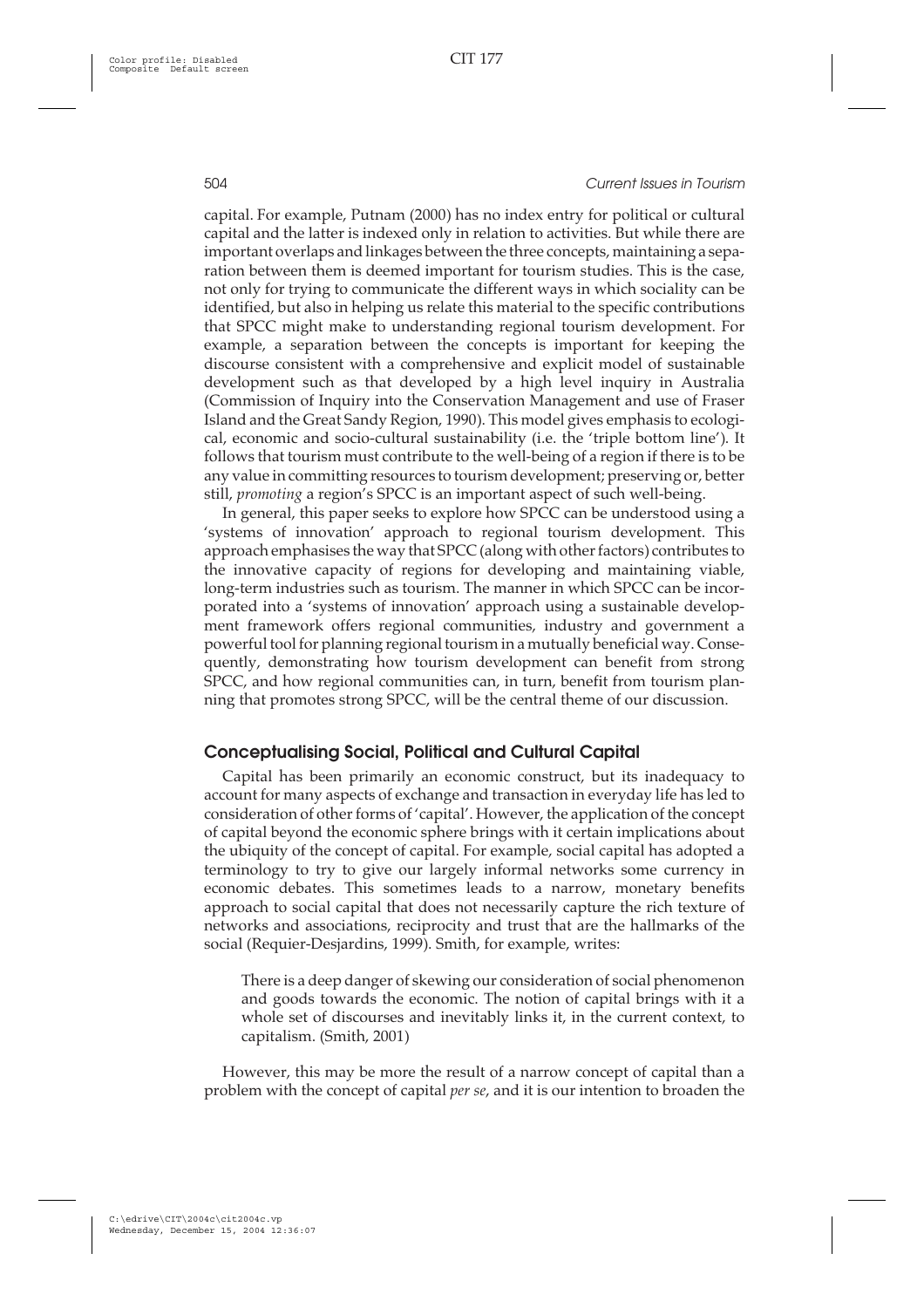concept to include non-economic forms of 'value' that can be attached to a variety of physical and non-physical resources.

Social capital refers to the bank of resources built up through interpersonal networks and associations upon which individual members of a community can draw. While there is some disagreement about the origin of the term 'social capital', there is no doubt that it is a concept which has gained prominence over the last decade due mainly to theory development by Pierre Bourdieu, Robert Putnam, James Coleman and the World Bank.

Bourdieu (1986) was one of the first theorists to extend the concept of capital beyond the economic sphere with its emphasis on material exchange, to include non-economic forms of capital, such as cultural and social capital. According to Bourdieu, capital is represented in four basic forms, each of which can be exchanged or 'cashed in' for any other form. These are economic, cultural, social and symbolic capital. Taug and Roberts (2002) describe these various forms of capital as follows:

1) Economic capital, which is immediately and directly convertible into money and it may be institutionalized in the form of for example property rights; 2) Cultural capital, which is convertible, on certain conditions, into economic capital and it may be institutionalized in the form of for example educational qualifications; and 3) Social capital, made up of social obligations ('connections'), which is convertible, in certain conditions, into economic capital and it may be institutionalized in the form of for example a title of nobility. 4) Bourdieu's symbolic capital is... capital in whatever form insofar as it is represented, apprehended symbolically, in a relationship of knowledge . . . .

We will return to Bourdieu's notion of cultural capital (and the concept of symbolic capital we include within it) later in this paper. It is the concept of social capital that has received the most attention by theorists. Social capital is commonly associated with networks of relationships that are formed between people. For example, Bourdieu defines social capital as:

the aggregate of the actual or potential resources which are linked to possession of a durable network of more or less institutionalised relationships of mutual acquaintance and recognition. (Bourdieu, 1986: 248)

Similarly, Putnam, in making a distinction between social capital, physical and human capital, remarks:

Whereas physical capital refers to physical objects and human capital refers to the properties of individuals, social capital refers to connections among individuals – social networks and the norms of reciprocity and trustworthiness that arise from them. (Putnam, 2000: 19)

The association of social capital with social networks is, however, only one of a number of perspectives that are employed by contemporary social capital theorists. Woolcockand Narayan (2000) categorise four approaches to social capital: communitarian, network, institutional and synergy approaches. The communitarian approach associates social capital with local organisations such as clubs, associations, and civic groups. The networkapproach equates social capital with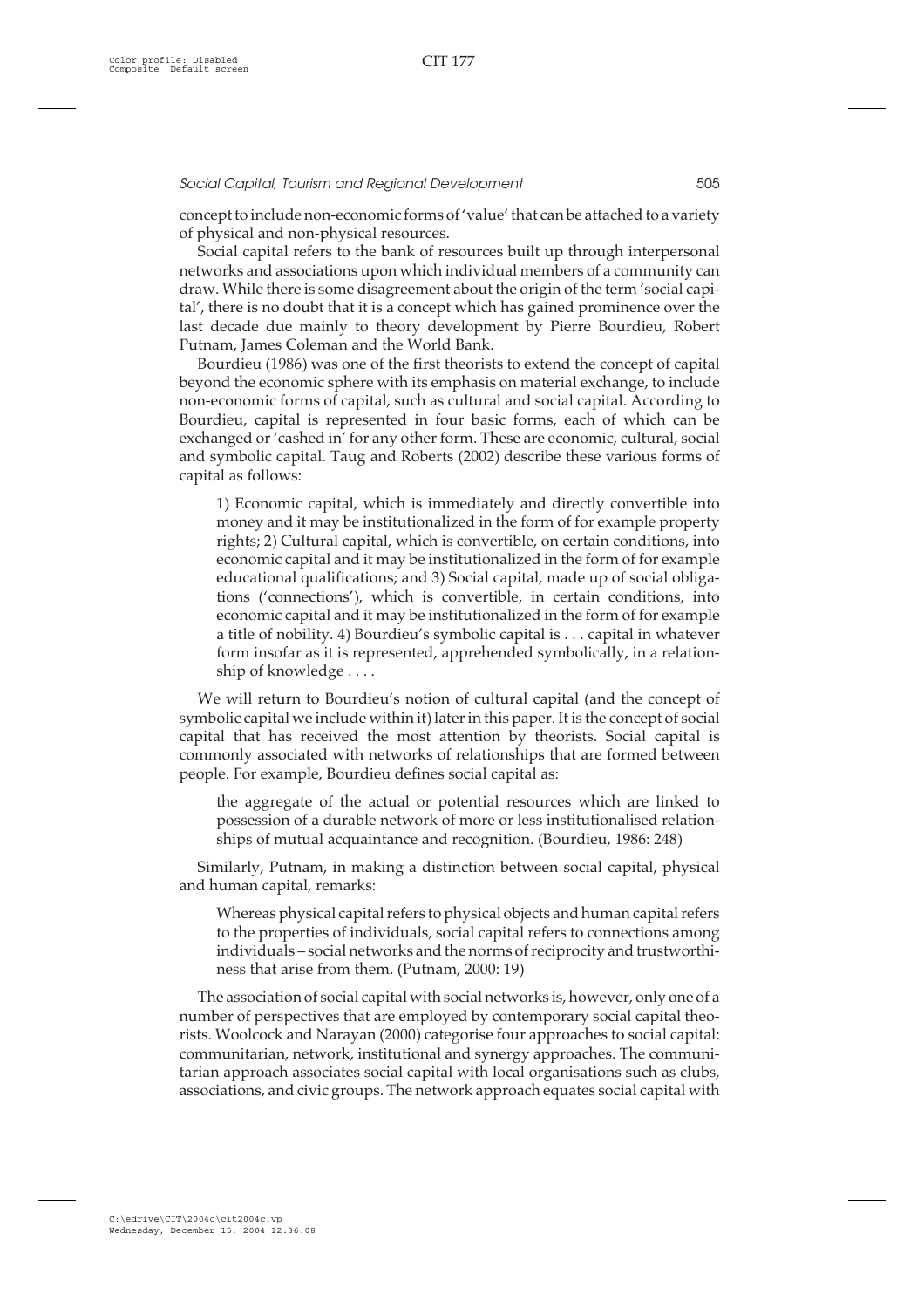relationships between individuals. The institutional approach views social capital as institutionally generated, and hence, sees a primary role for the state. Finally, a synergy view combines the network and institutional perspectives, emphasising both community and state involvement.

Robert Putnam (1993, 1995a, 1995b, 2000) is the theorist most commonly associated with the communitarian approach. Although, like many theorists, Putnam (1999) associates social capital with institutionalised networks, he is primarily interested in the way that networks are a manifestation of civic virtues or a communitarian spirit, which he regards as the real substance of social capital. In the words of the World Bank, social capital is, 'not just the sum of the institutions which underpin a society – it is the glue that holds them together'. For example, Putnam notes a decline in civic participation in America and saw this as a decline in social capital. Putnam (1995a) uses measures of participation in many different kinds of civic and political activities to provide evidence of a steady decline since the 1960s. He also attempts to show that membership in community organisations could predict regional differences in the success of the regional government reforms that were initiated in 1970 in Italy.

Of course, critics of Putnam's analysis and of social capital as an ideology point to the structural, ideological and political economy of the times to help understand these changes. But Putnam's perspective has led to a general rethink of the role of citizenship virtues in social and economic development that has relevance to understanding how social, economic and political capital can contribute to government programmes to develop regional tourism systems (as we shall see shortly). However, although Putnam (1995b) has stated that a positive correlation exists between social capital and government size, his call for people to take their civic responsibilities seriously in the face of a breakdown in family and community structures leaves silent the matter of whether corporations or governments should also be called to action.

Some social capital theorists have explicitly opposed government intervention. In an approach properly labelled a neo-liberal perspective on social capital, Fukuyama (1995) sees social capital as inconsistent with government involvement. He writes: 'Cultures inclined toward voluntary associations . . . can create large economic organisations spontaneously and do not need the state's support' (Fukuyama, 1995: 63).

Those promoting what Woolcock and Narayan label an institutional approach to social capital are critical of this ready dismissal of the government's role. The institutional perspective is one that is characteristic of what might be called a 'European' approach to social capital. For example, Siisiäinen (2000) criticises the 'US-centredness' of Putnam's approach to social capital, which tends to privilege a consensus perspective on society and ignores the way conflict is embedded in the social structure in the form of conflicting organisations and social classes. Consequently, Putnam fails to recognise the way in which the state plays a primary role in fostering social capital by integrating competing factions within an inclusive dialogue and minimising social inequalities through welfare policies, thereby increasing public trust in the state and amongst fellow citizens. Siisiäinen uses the example of the Nordic countries, where the development of a welfare state has resulted in high levels of civic participation. Meanwhile, Harriss (2001) is critical of those who have appropriated the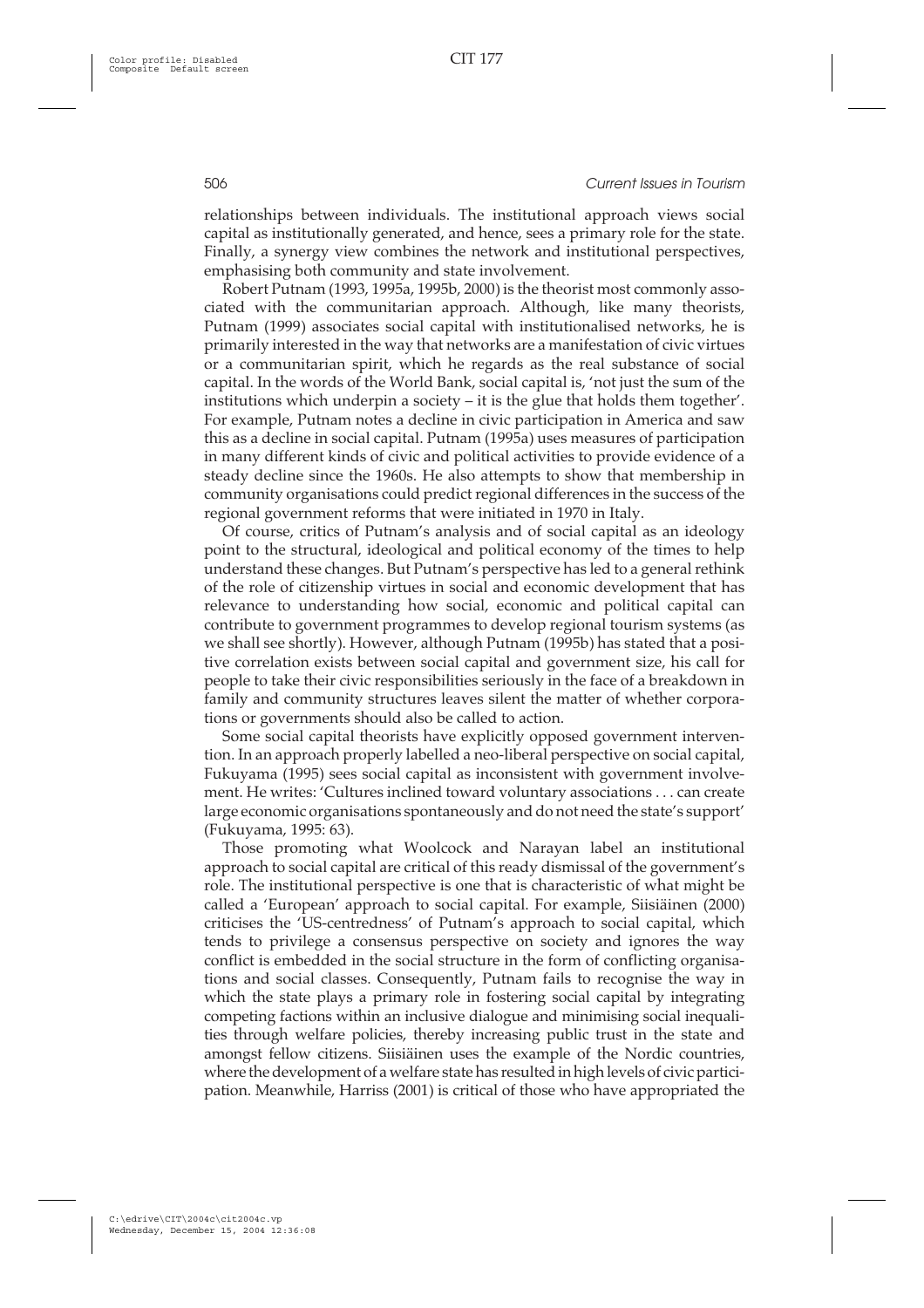social capital concept as part of a neo-liberal agenda seeking a reduction in the role of the state. He points out how social capital can be employed to justify a view that,

. . . expects those people who are most marginalised/excluded to 'pull themselves up by their own bootstraps' in a way that is extremely convenient for those who stand to benefit most from public expenditure cuts. (Harriss, 2001)

From this perspective, the social capital prescriptive agenda is about telling communities and individuals to build up their networks so they can look after themselves – in the face of globalisation, relative powerlessness and institutional/government abrogation of responsibility.

It is thus important to remember that there is a strong political agenda behind much of the theory and the practice of social capital. In Australia, for example, leading politicians have proclaimed the virtues of promoting social capital as part of a neo-liberal agenda: a speech made by the Australian Treasurer of the day, Peter Costello (2003), illustrates this. This is in the face of the effects of neo-liberal government policies that appear to have actually diminished social capital in Australia, particularly in rural areas (Alston, 2002). Economic rationalist public policy during the 1990s saw a dramatic reduction in the services provided by public and private sector organisations in both urban and rural areas. This involved, among other things, amalgamations of local government and school districts, closure of bankand post office branches. Under the guise of consolidation and cost-cutting, these economic policies have had far-reaching and uncosted effects on social capital. Each of these separate economic-based policies further reduced the capacities for resident involvement in social, political and administrative affairs. In this regard, public policy reduced the social capital of regions. However, it follows that public policy can contribute to its rebuilding, something which tourism development can, as we will show, play an important role.

It is our position that the use of the concepts of SPCC in regional tourism development needs to have a broader agenda than pointing the finger at communities and telling them to take responsibility. There is also a need for corporations and government to accept the need to contribute to building social capital, and to do so equitably across gender, age, ethnicity and socio-economic level. It is easy to disenfranchise the powerless but if tourism development is to be sustainable, it must ensure its development efforts accept corporate civic responsibility while contributing to building social capital across the entire region.

It is not our intention to give support here to any particular political model. Our point here is simply that a social capital approach requires input at both a community and state level, what Woolcockand Narayan (2000) refer to as a 'synergy' approach. This is consistent with the approach being taken by more moderate European thinkers and organisations. For example, the National Economic and Social Forum of Ireland (2003) talks of the importance of the state in providing an 'enabling environment' for the development of social capital in local communities. As we shall explain next, when it comes to fostering social capital as part of regional tourism development, government support is essential, due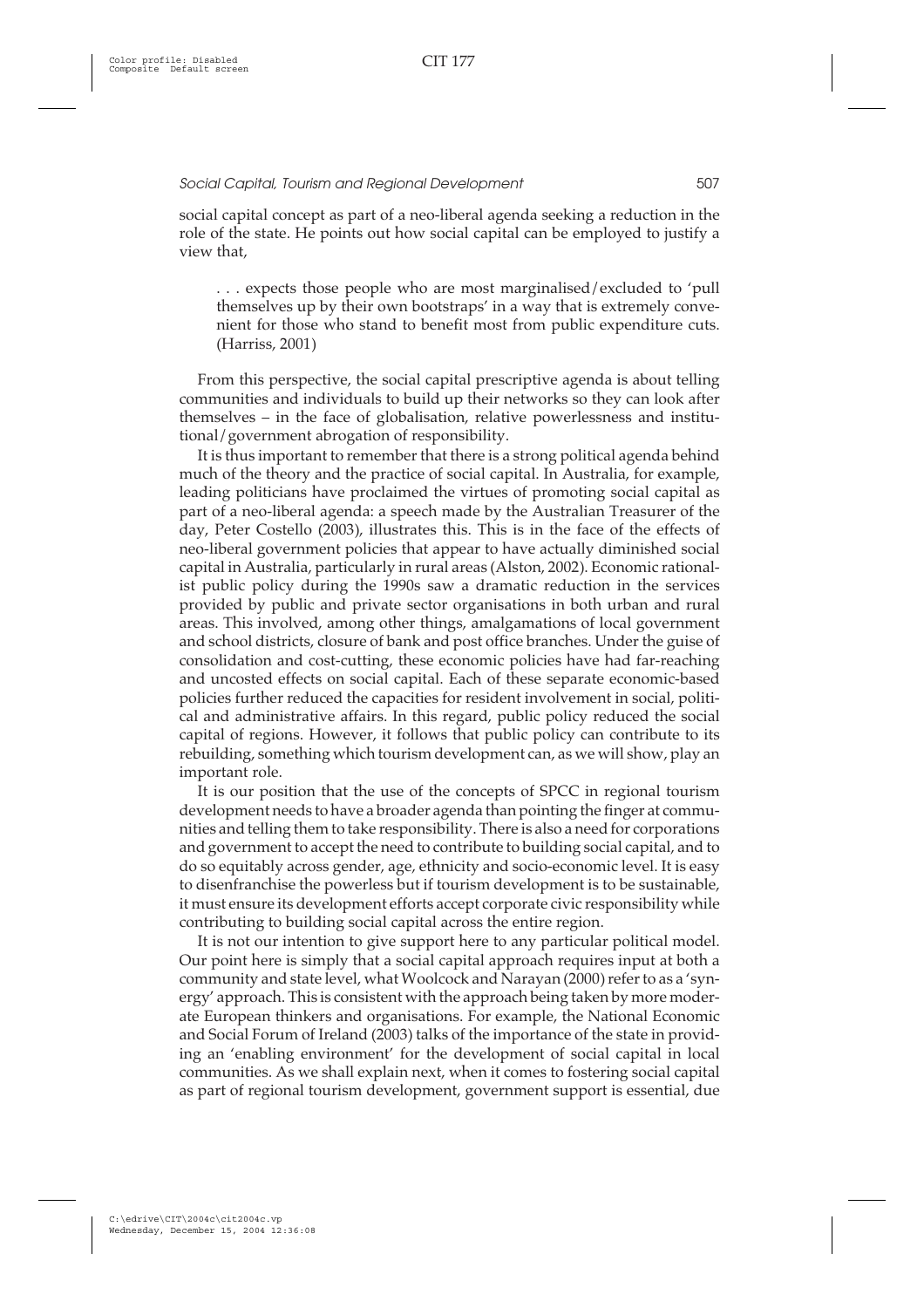largely to the way that different levels of government function as key agencies in the formation and maintenance of regional tourism systems.

## **Regional Tourism Systems and SPCC**

The intervention of various levels of government in tourism marketing and management at a regional level and the preponderance of small businesses engaged in regional tourism activity has helped to create regional tourism systems in Australia, as elsewhere. These systems are relatively open and may exist at different geographical scales, with organisations likely to participate in more than one system. Regional systems may be based on: Local Government areas; State Tourism Organisation identified Tourism Regions; combinations of Local Government areas; and regions defined by collaborations of enterprises (Kelly, 2002). They are also likely to be sectoral systems, identifiable by their desire to produce goods and services for specific markets (e.g. visitors). Regional tourism systems include both organisations (physical entities such as enterprises and individuals) and institutions (the 'rules of the game' under which organisations interact) (Edquist, 1997).

The environments for regional tourism systems include the broader communities in which they operate. Tourism systems include interaction between visitors and elements of the host community. This may involve other industrial sectors or systems that provide services to visitors either in the role of tourism businesses (for example, when a newsagent sells souvenirs to visitors) or in their own industrial roles (for example, when sales representatives visit a farm or factory). Residents of communities, along with enterprises, form part of the regional tourism systems environment. This is generally truer of systems that primarily produce services (tourism, health etc.) as opposed to those that primarily produce goods. Regional tourism systems are also affected by economic conditions in generating transit and destination regions, availability of facilitating services and all the other environmental circumstances that act on economic systems generally (Leiper, 1995).

The approach to rural and regional tourism development can and has too often been via a simplistic notion of 'market it and see what happens'. However, the wider interests of Macbeth (1996, 1997a) in tourism as a vehicle for community development has suggested a community based approach. While Lewis (1998) decries the tendency of rural leaders to not understand the tourism system, we see this problem being partially overcome through harnessing local initiatives. As Lewis asserts, 'Tourism [development] is an opportunity that residents can create from within the community; it does not have to rely on out-of-state businesses or companies' (Lewis, 1998: 101). This paper is premised on the assumption that a rural community is unlikely to progress very far in creating a viable and sustainable tourism industry without significant SPCC. When Lewis says 'there are too many rural communities attempting to develop tourism that do not have the necessary means to carry out the process', we agree and posit the need to understand not only economic capacity but also SPCC as a foundation for innovation in tourism community development. This accords with what has been generally referred to as a 'systems of innovation' approach to regional development.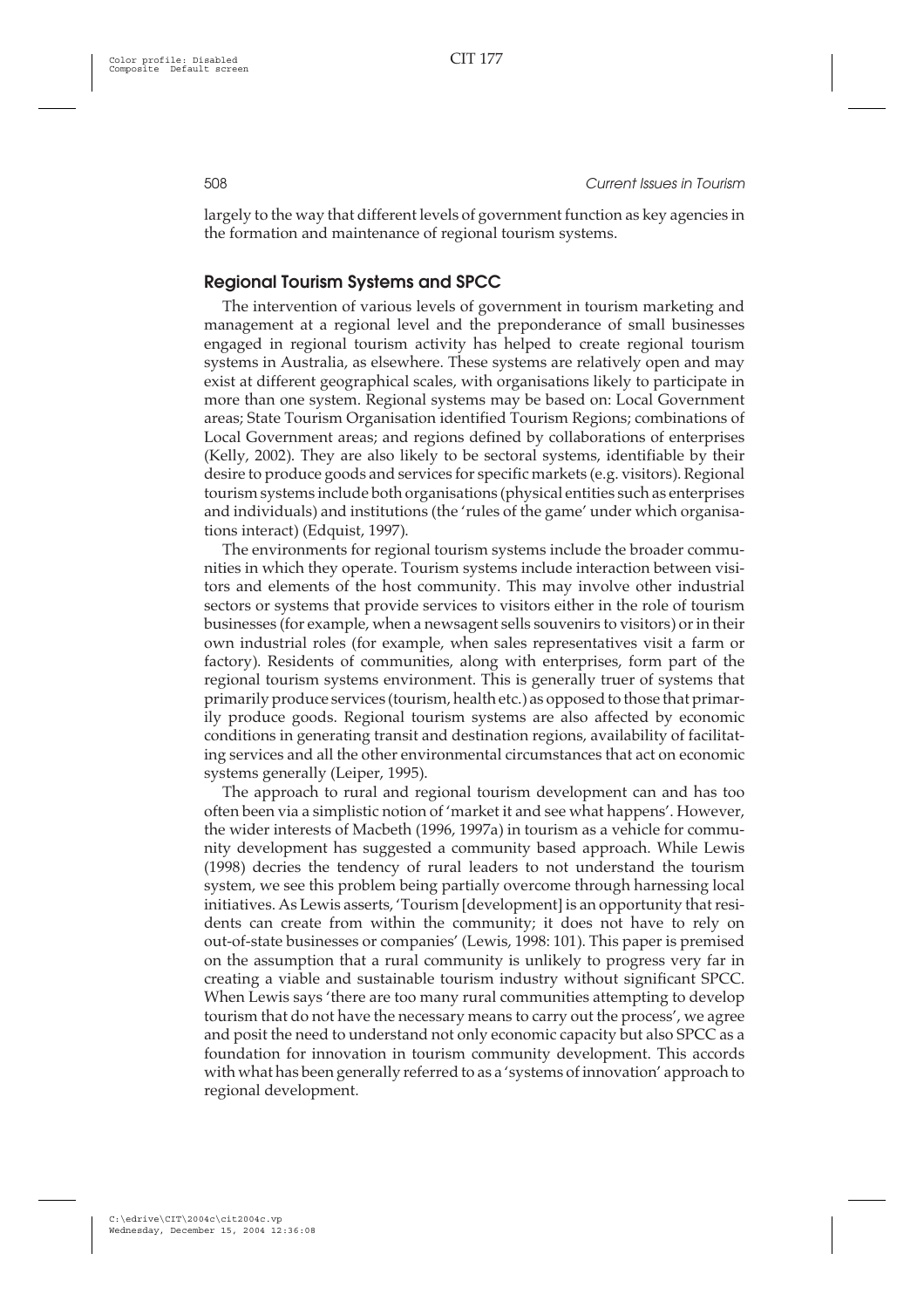The concept of 'systems of innovation' has come to prominence in the economic literature, and to a lesser extent the regional development literature, since the early 1990s. These systems are simply groups of organisations and institutional arrangements that work together to facilitate the development of new initiatives. Such innovation depends implicitly on the social capital of the regional area as well as the complex relationships between individuals and organisations inherent in such a process (Bartholomew, 1997; Cooke *et al.*, 1997; Freeman, 1995).

Systems of innovation have most commonly been studied in terms of the technological and research and development (R&D) processes facilitated by the organisational and institutional structures of nations or firms. More recently, the concept of systems of innovation has been applied to sectors of economic activity and regional centres of activity (most notably Silicon Valley in the United States) (Malmberg & Maskell, 1997) . The study of systems of innovation is concerned with the structures that enable innovation, as well as the diffusion of innovative ideas. The commonly accepted requirements for systems to be innovative (Carlsson & Stankiewicz, 1991) are:

- economic capacity (the ability to fund initiatives);
- critical mass (the capacity to take advantage of economies of scale);
- clusters and networks (to facilitate communication);
- entrepreneurship (the drive to innovate);
- ability to access government (the links between public and private sectors).

In light of current research into SPCC, this classical model needs to be revised. As Putnam (2000) argues in his book-length treatment of social capital in late 20th century America, social capital is a crucial ingredient found in innovative and productive relationships. While clusters and networks in the list above can be related to social capital, the emphasis in a social capital approach is on the use of networks for cooperation, not merely communication. The ability to access government in the list above certainly accords with political capital. However, there is no place in the framework for cultural capital, which needs to be incorporated as a sixth point. Furthermore, in order for the model to be useful for an understanding of regional tourism development, it needs to include an understanding of the role of the wider community and its complex of resources, the role of volunteers and their organisations in many local tourism activities (i.e. civic participation), and the recognised relationships between tourism consumers and residents of the producing regions (i.e. host-visitor dynamics). SPCC, as we will see, has relevance to each of these dimensions. In this respect, we agree with Tamaschke (2003) that social capital is not a substitute for other regional development resources, but complements them.

It is useful to remember that the reality for most regional areas is that economic and social development is problematic. Moreover, regional areas in Australia, as elsewhere, tend towards small pockets of population where even minor incremental changes can lead to significant improvements in the state of social and economic capital. As we shall suggest, the converse is also true for social capital; that is, small improvements in social capital can have important incremental impacts on development potential. In this respect, we agree with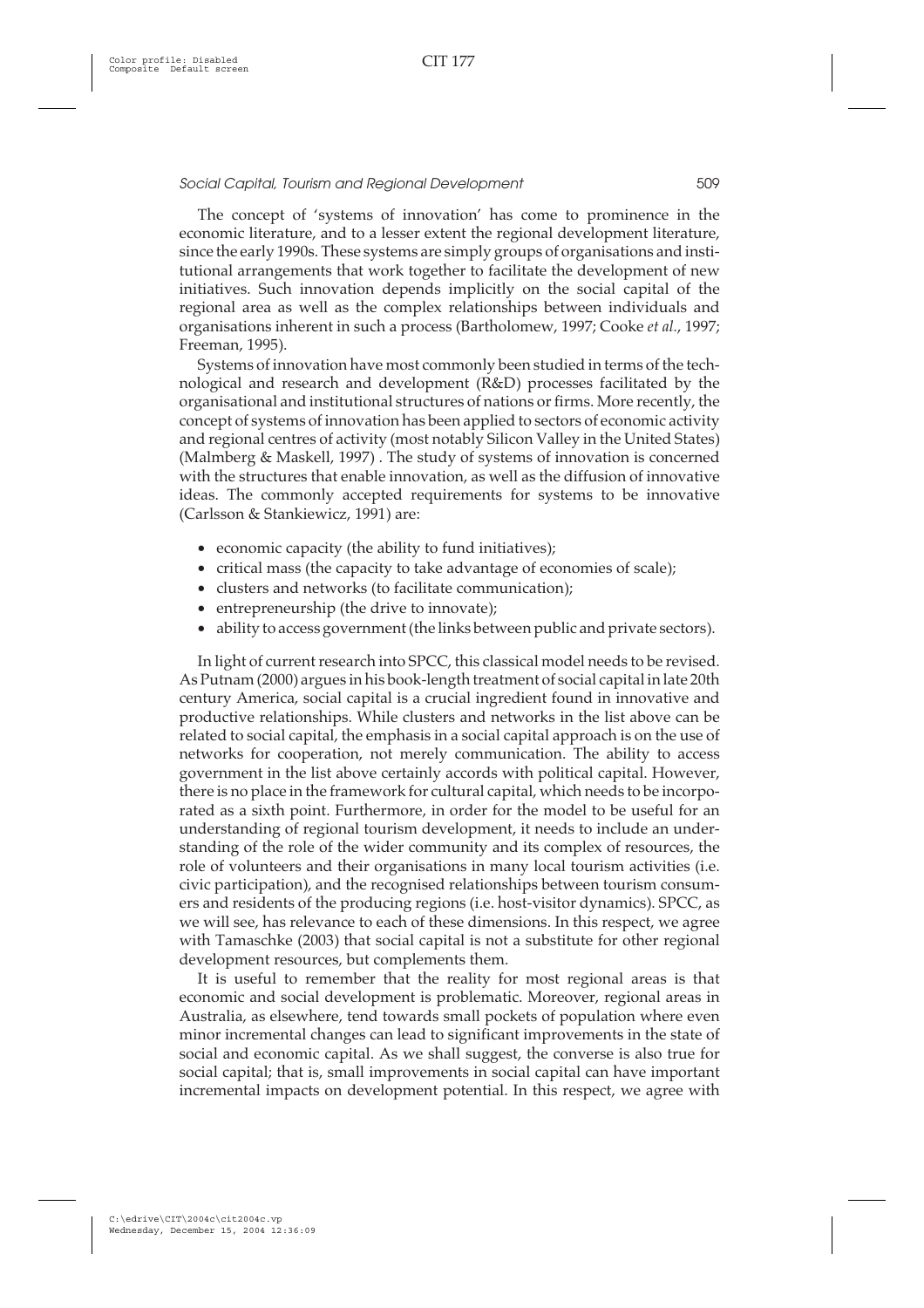McGovern (1993, 2002) that the process of developing is as important as the development itself.

But all this begs further questions for regional communities. In planning for (further) tourism development, the people of communities have to be aware of what 'tourists want' and whether the regional community even wants to provide that sort of travel experience. Because regions are diverse entities, made up of a diverse group of 'communities', and because our region of study could be more than one political unit or area (or less), we have to be aware that the various perspectives on tourism will be important in any future tourism development. Collectively, the citizens and organisations of a region could hold any or all of a variety of positions in relation to current tourism development or further growth, ranging from full support to antagonism. Recognising this is an important aspect of a healthy democracy, but it is also important to account for in planning and development.

Of course, embedded in these positions are *values* and what people hold to be valuable in their community. This can lead to different agendas within the same geopolitical area; there will be different 'communities' within the community. This will range from different levels of government (local, state, federal) to differential access to power: the empowered and the disempowered. None of this is news to those involved in community development but it is important because these differences need to be accounted for, need to be embraced by the planning and development process. There is also an underlying assumption in this paper that sustainable tourism development is more likely if, on the one hand, an inclusive planning procedure is used and, on the other, there is sufficient social capital upon which to build further tourism development. This approach requires a particular research paradigm and fieldwork methodology, resembling what is generally referred to in the literature as Participatory Rural Appraisal (PRA). Communities that have a strong sense of identity and value their own 'culture', heritage and lifestyle are in a good position to design a tourism 'product' that will fit their own sense of community value and be attractive to potential tourists (Macbeth, 1997b). These issues are also noted by Sustainable Tourism Services (2002) when they discuss community values (pp. xiv) and the characteristics shared by rural and remote towns (pp. iii). This leads us to consider the specific ways in which SPCC can contribute to regional tourism development and, at the same time, benefit from such development.

## **The Concepts**

#### **Social capital – reciprocity and engagement**

This now almost ubiquitous term has become popular throughout Western discourse. As a term, it can be seen as replacing the formerly common term *social fabric* (Bullen & Onyx, 1999). Its popularity stems in part from the fact that our market and economics dominated culture can relate to the word *capital*. But its use has also arisen from it becoming disturbingly clear to many people in society that economic growth (i.e. economic capital) has not in and of itself led to a 'better' society. This has led theorists to search for other ways of understanding contemporary society in order to provide balance to the current economic ideology. Authors such as Robert Putnam (1995a, 1995b, 2000) have developed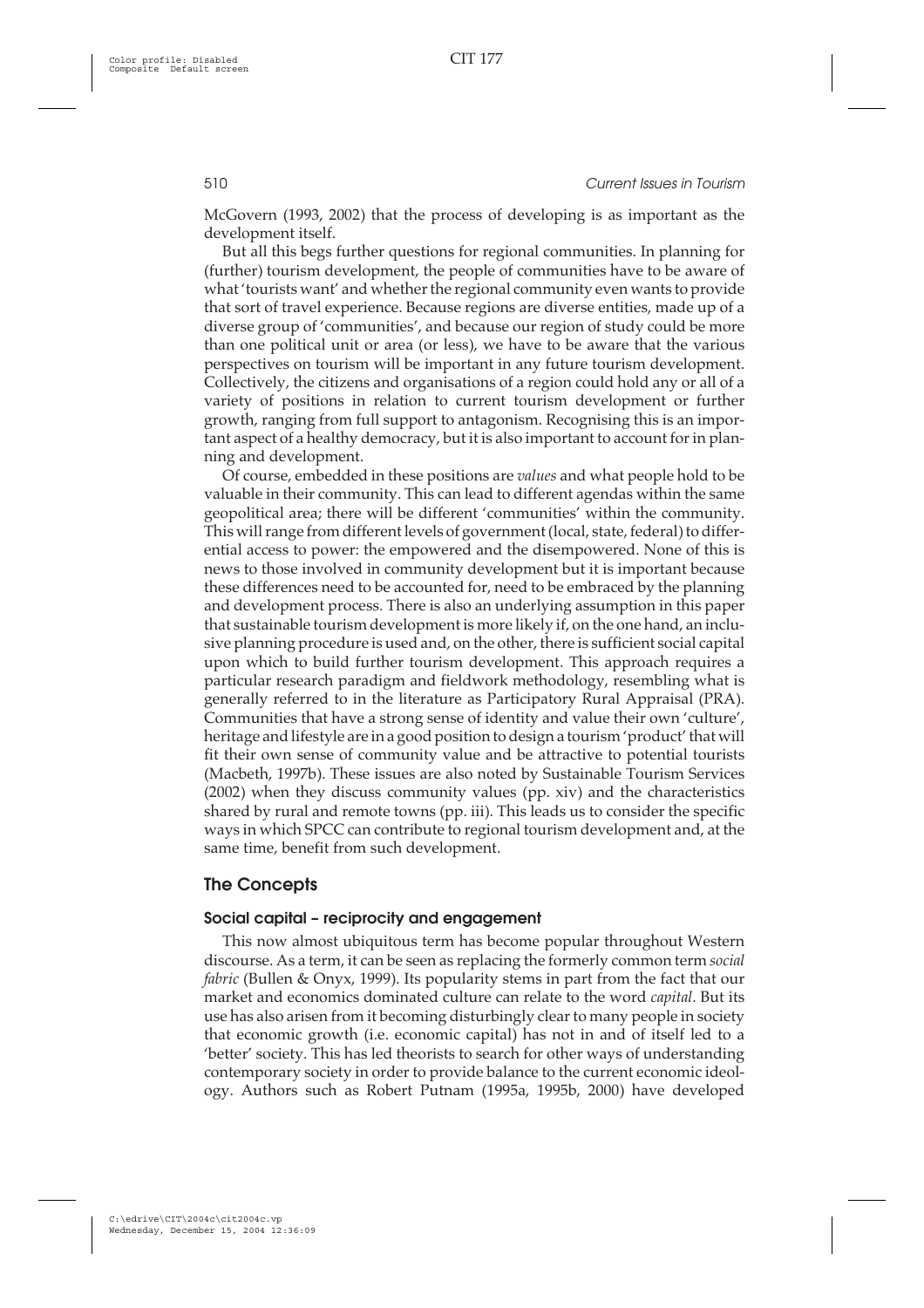detailed treatises on the role of social capital in civic society and produced a raft of data to suggest that social capital is important in the functioning of civic society, in economic development and not only the health of individuals but of whole communities.

Stone and Hughes preface their extensive discussion of measuring and conceptualising social capital by suggesting the concept,

. . . can be understood as networks of social relations which are characterized by norms of trust and reciprocity and which lead to outcomes of mutual benefit. The essence of social capital is quality of social relations. (Stone & Hughes, 2002)

Prakash and Selle elaborate a meaning that suits our objectives in tourism development well:

Social capital . . . is generally understood to mean the social structures and networks necessary for effective collective action, the supposed normative contents of these structures (for instance trustworthiness and reciprocity), as well as, frequently, the outcome or benefits of collective action achieved through such social structures. (Prakash & Selle, 2001)

Putnam expresses it slightly differently as the 'features of social organisations such as networks, norms and social trust that facilitate coordination and cooperation for mutual benefit' (Putnam, 1995a: 66). What is consistently stated throughout the literature (that accepts the validity of the concept) is that, as Putnam says, a wide range of research in the social sciences and health provision has found 'that successful outcomes are more likely in civically engaged communities' (Putnam, 1995a: 65). In the context of our interest with tourism's contribution to regional well-being, social capital is clearly an important concept.

The World Bank Group refers to social capital as the 'institutions, relationships and norms that shape the quality and quantity of a society's interactions' (2001). The World Bank website goes on to reaffirm what is contained in every discussion of social capital: social cohesion goes with increasing *interactions* and is critical for societies. Putnam (1995a, 2000) talks about these interactions as *reciprocity*. In our specifically regional tourism development context we would assert that for regions/communities to prosper economically and for development (of tourism) to be sustainable there is a need both for social capital and for tourism to contribute to that social capital.

Social capital is not like economic capital; it is not owned by anyone, it does not belong to anyone (Bourdieu, 1986: 256). Although Putnam implies that individuals can possess social capital, this is because Putnam regards social capital as a civic virtue – a conflation that has been criticised by a number of theorists (e.g. Edwards & Foley, 1998; Greeley, 1997). The majority of analysts accept that social capital is an attribute of 'networks' rather than 'norms and values' that an individual can possess. As Coleman (1988) points out, social capital is a relational construct, such that if one leaves the social relationship, they cannot take social capital with them (in contrast to, say, human and economic capital). In this respect, social capital probably can't be controlled by anyone either. While planning decisions and legal changes can enhance or undermine social capital, they can't control it. While personal decisions about family, friends and place of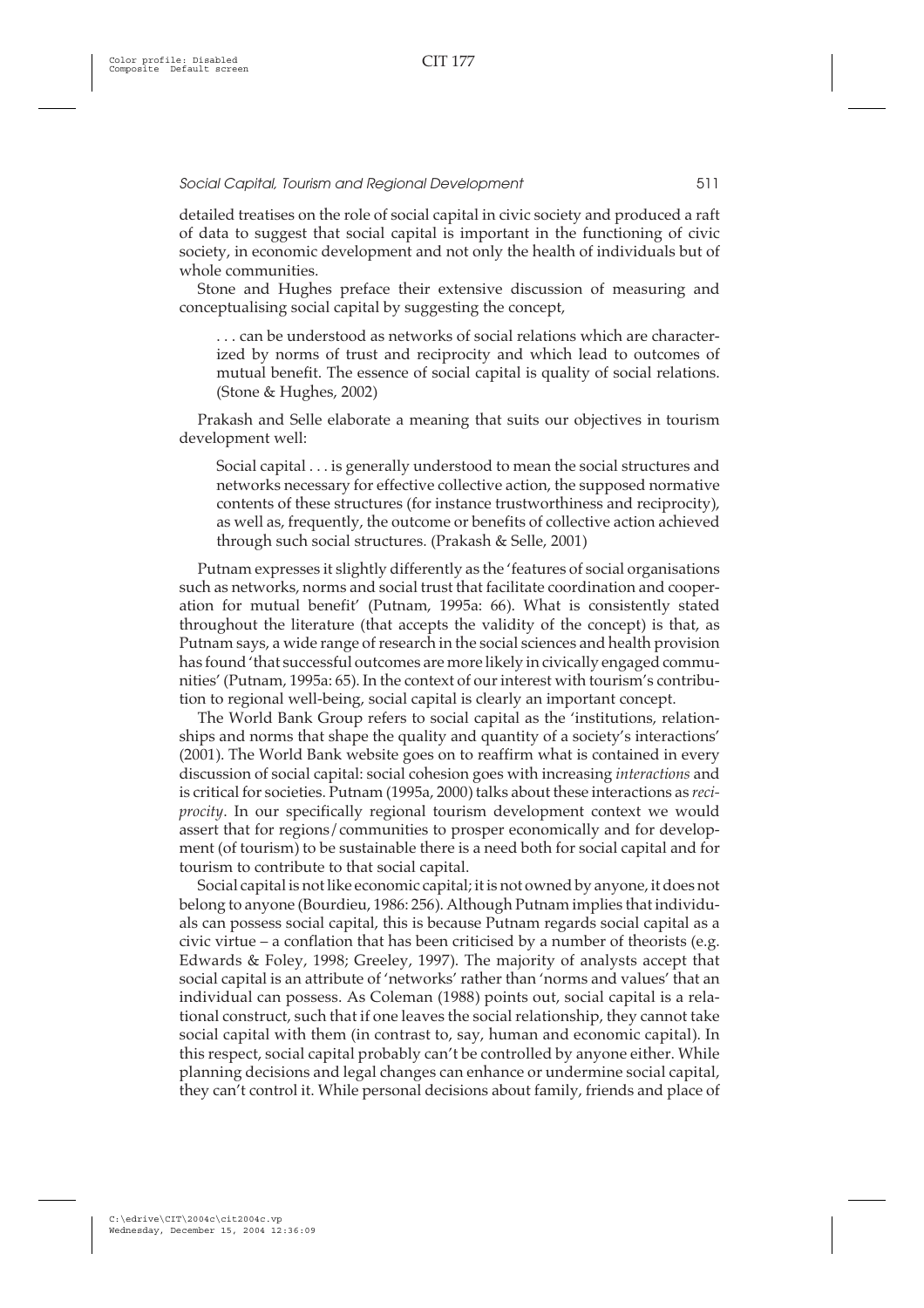residence can enhance or undermine social capital, no individual controls it. It is non-material; it cannot be held in your hand or captured on your camera. It may be, after all, simply a metaphor that encapsulates a particular perspective on social relations.

However, as a distinct perspective, social capital can circulate as a discourse held in common by members of a community. In this way, it can operate as something of a 'community spirit' that translates into the concrete practices of people, just as any belief can alter the manner in which people interact. Consequently, social capital can manifest in concrete ways, such as in the smiles of locals, or be understood through the population retention rates recorded in ABS statistics or community satisfaction surveys carried out by local councils. While the various ways in which social capital can be measured is contested and constitutes a field of study in itself – and one that will not be examined in any depth in this paper – it is possible to treat social capital as both a qualitative and quantitative variable.

So, social capital is about *networks*, about*relationships* and about*reciprocity*. We all have networks of family, in-laws, friends, workmates, politicians, business owners, Shire presidents, footy coaches, publicans and so on that not only provide us with information but with a sense of belonging, of connectedness. These networks are part of social capital, and are both the glue that holds people together and the lubrication that assists our 'business'. The way in which social capital holds people together can be classified into different types of network structures, which we shall examine briefly.

*Generalised network-ties* consist of association or group membership affiliations together with non-close friends or other ties to distant contacts that operate in different circles. Patulny (2003) employs the term 'generalised network' in his study of social capital and education. On the other hand, *close-tie networks* are relationships with family and close friends. It is *generalised network-ties* that are central to social capital in the wider development context that is of interest in this paper. The Australian Bureau of Statistics (2003) considers networks of this type as the key to understanding the effects of social capital. These effects 'include increased social and civic participation, voluntary work, a sense of belonging and an increased capacity of the community to achieve goals' (Australian Bureau of Statistics, 2003). In regional areas, generalised networks can span vast distances, but they still operate through mutual support relationships and general neighbourliness. It is the generalised network ties that develop as multi-lateral relationships into a diverse range of networks and reciprocity, upon which much community development will be built. In contrast, close, binding ties may tend to restrict the range of potentially productive associations between diverse individuals and groups (Szreter, 1998). Close-tie social capital in particular can be used to create dysfunctional exclusivity that may be manifest in racism, elitism or ghetoisation of a community, for example. Further, it can make the group or community inward looking and resistant to visitors or other outsiders and make it harder for that group to develop reciprocal ties with others.

While generalised network ties are outward looking and inclusive, close-tie networks are inward looking and exclusive. Consequently, social capital that is characteristic of generalised network ties is often referred to as *bridging* ties. Family and close friends, on the other hand, develop *bonding* social capital.

This is not to say, however, that certain types of social capital are intrinsically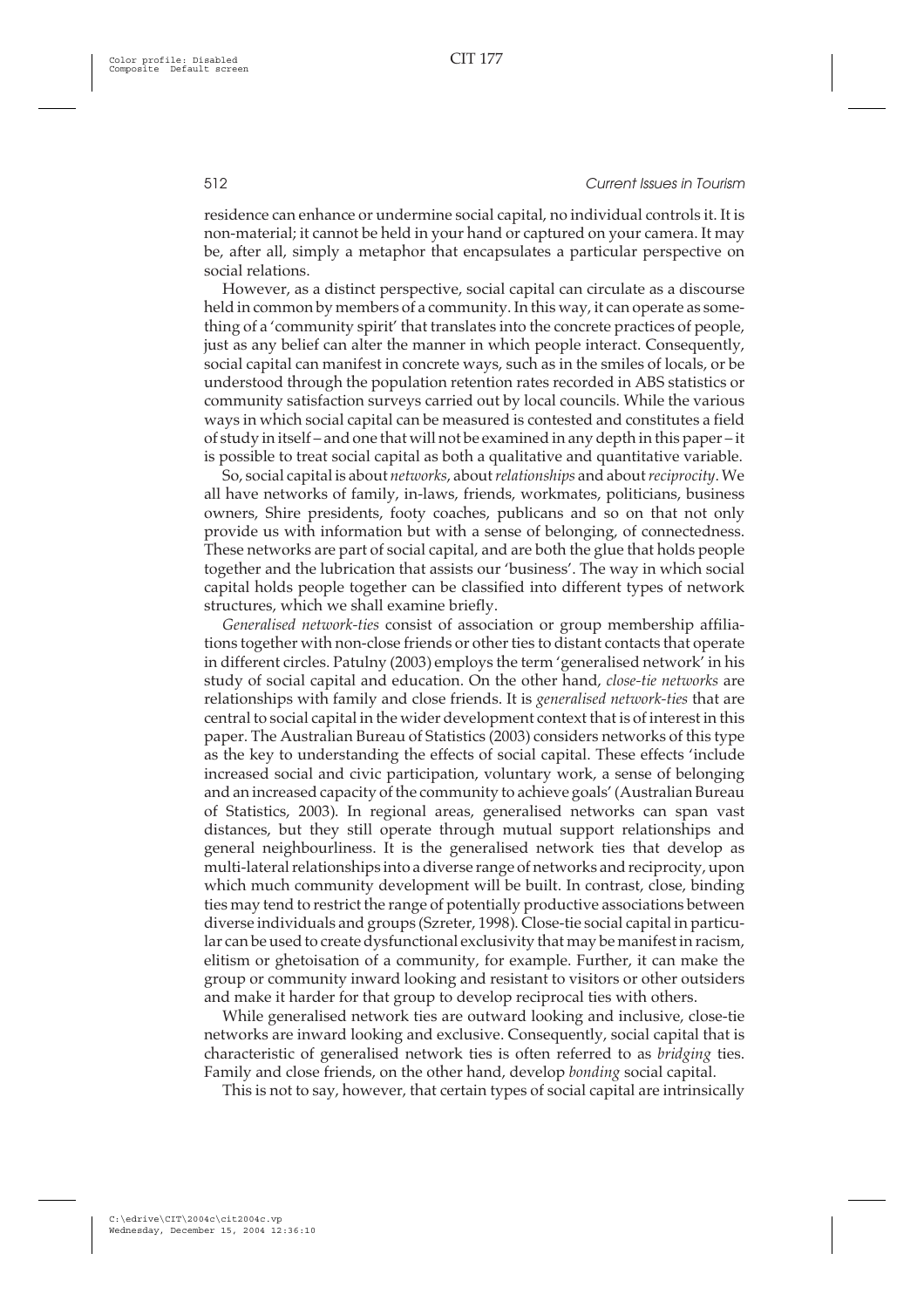good or bad. Social capital is like any other form of capital and can be used benevolently or malevolently. For example, some close-tie relationships might workto exclude others but some of it affords members a base of trust and confidence from which to engage the wider community and thereby develop *bridging* social capital.

The small personalised networks in regional communities have traditionally been seen as closed and bonded in some respects, which is obviously problematic in terms of regional tourism development, where an open orientation to outside investors and, most particularly visitors, is important. However, the realisation by regional communities that tourism can be beneficial to their livelihood has, in many cases, led them to extend their 'small-town' hospitality to tourists from far-flung countries with little difficulty. In this respect, networks should not be seen as being too inflexible – they can often change their shape and orientation as the need arises. Indeed, local community networks are capable of extending both horizontally and vertically.

*Horizontal associations* are those that occur within the family, if that is our level of analysis, or within a community or region, if that is our level of analysis. They are crucial to identity and belonging. Similar to close-tie and bonding relationships, they can be inward looking and parochial but their strength is that such social networks make it easier to get the job done, to be productive. As anyone involved in an organisation with high turnover (or 'downsizing') knows, the loss of 'corporate memory' can severely reduce productivity because the networks are interrupted. Likewise, a new manager might through choice or ignorance overlook this social capital and thereby undermine the efficiency of those networks. Conversely, this new manager might set out to break the horizontal associations in order to alter the direction of the organisation. But it might be anticipated that this will simply lead to reduced production, at least in the short-term. A community with strong horizontal associations will have the social capital needed to work together in creating new opportunities, such as tourism development.

*Vertical associations*, on the other hand, are those between organisations, regions and countries that are essentially a bridging process. Importantly, vertical or bridging associations also cross the social and cultural divides of class, ethnicity, gender and education, for example. We might hypothesise that a community with strong vertical associations is likely to be more open to tourists and tourism development as an economic strategy.

In terms of a 'systems of innovation' approach then, we can recognise that certain forms of social capital are more conducive to orientating regional communities to the challenges faced by tourism development. As with other theorists, Szreter asserts that groups are able to 'pursue their shared goals more effectively [with high social capital] than would otherwise be possible' (Szreter, 1998). Because it is about relationships, as discussed above, it is also about the ability to communicate and to trust other members of the respective networks. It is this trust and ability to communicate that contributes to groups, communities and regions getting more done, getting somewhere (to use the vernacular). However, given the outline above of the way networks and social capital might work, not all trusting, communicative social networks are going to facilitate the wider community social capital of interest to tourism development. For example,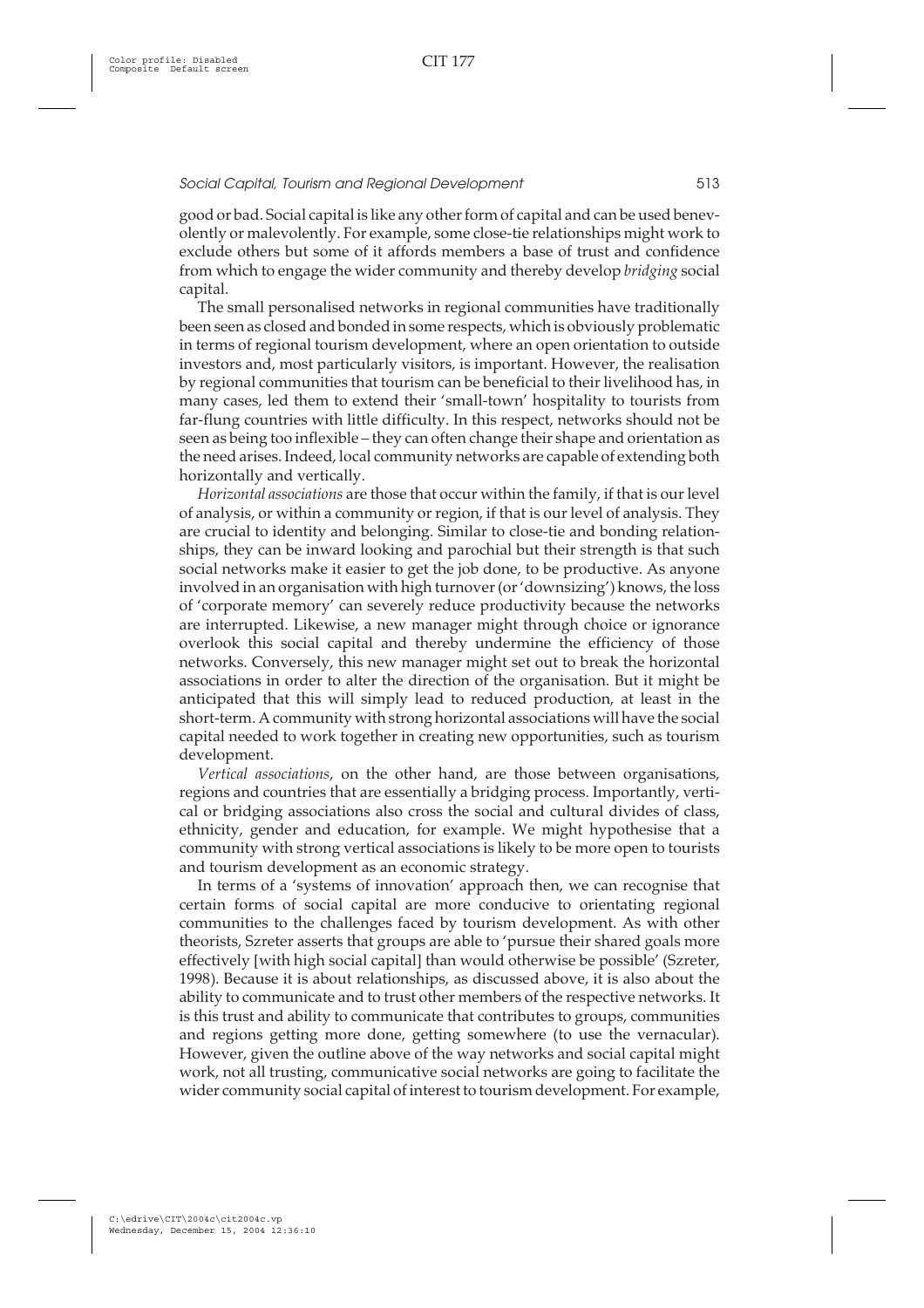strong, horizontal, bonding networks may work against wider social capital development and undermine trust and confidence.

The way in which we build bridges between the diverse interests and organisations will influence the strength of our social capital and of the eventual success of our sustainable tourism development objectives. Any 'measuring' of social capital will have to account for this issue. Social capital develops against a background of personal and public infrastructure while at the same time contributing to the development of that background. As such, corporations and governments have a key role to play in fostering an enabling environment for the development of social capital. The degree to which local communities are able to persuade wider corporate and political bodies to work for them (and to maintain influence over them if and when they do work for them) brings us to the subject of political capital.

#### **Political capital – control and engagement**

Political capital like social capital is a stock of attitudinal resources. But it is a distinct entity made up of the attitudes of trust in government, political efficacy, and interest in politics. Like social capital it both facilitates political action and is reinforced by it. (Harwood & Lay, 2001)

Harwood and Lay offer a rather narrow definition of political capital here, which excludes the economic dimension important to a system of innovation approach to regional tourism development. We can identify, in fact, two ways to approach the issue of political capital. The first is in terms of how much a group or a community is in control over the resources that grant them real influence over regional decision-making . The second is in terms of the influence communities have over the formal political apparatus (as elite theory seeks to examine). Beginning with the first approach, we may note that there are different types of resources that give communities 'power'. Citing James Coleman (1990), Szreter (1998) asserts that our market-oriented economy relies on four types of capital: bio-physical (or environmental), financial, human and social capital. Each of these resources constitutes a means of power. Natural resources are power. Money is power. In our information age, knowledge is power. Social capital is, as we have been suggesting, also power. The 'political', then, is about the use and control of these resources as a function of power.

It is vital for a sustainable regional tourism industry that local communities exercise a considerable amount of control over regional resources. A political capital approach needs to ascertain how much control a community already exercises over its various forms of 'capital' (in terms of its tourism readiness), and ensure that development initiatives preserve or increase that level of control. One important matter in this respect is the problem of differential access to resources due to such factors as education, network positions, location and support services. While the issue of equality in terms of finances and other forms of capital is always going to be a controversial matter in a market economy, we should at least be aiming for the benefits accrued from tourism development to be shared around as much as possible. This will be a difficult 'pill to swallow' for those who enhance and value their power by restricting access to resources. However, sustainable development embraces the notion of inter- and intra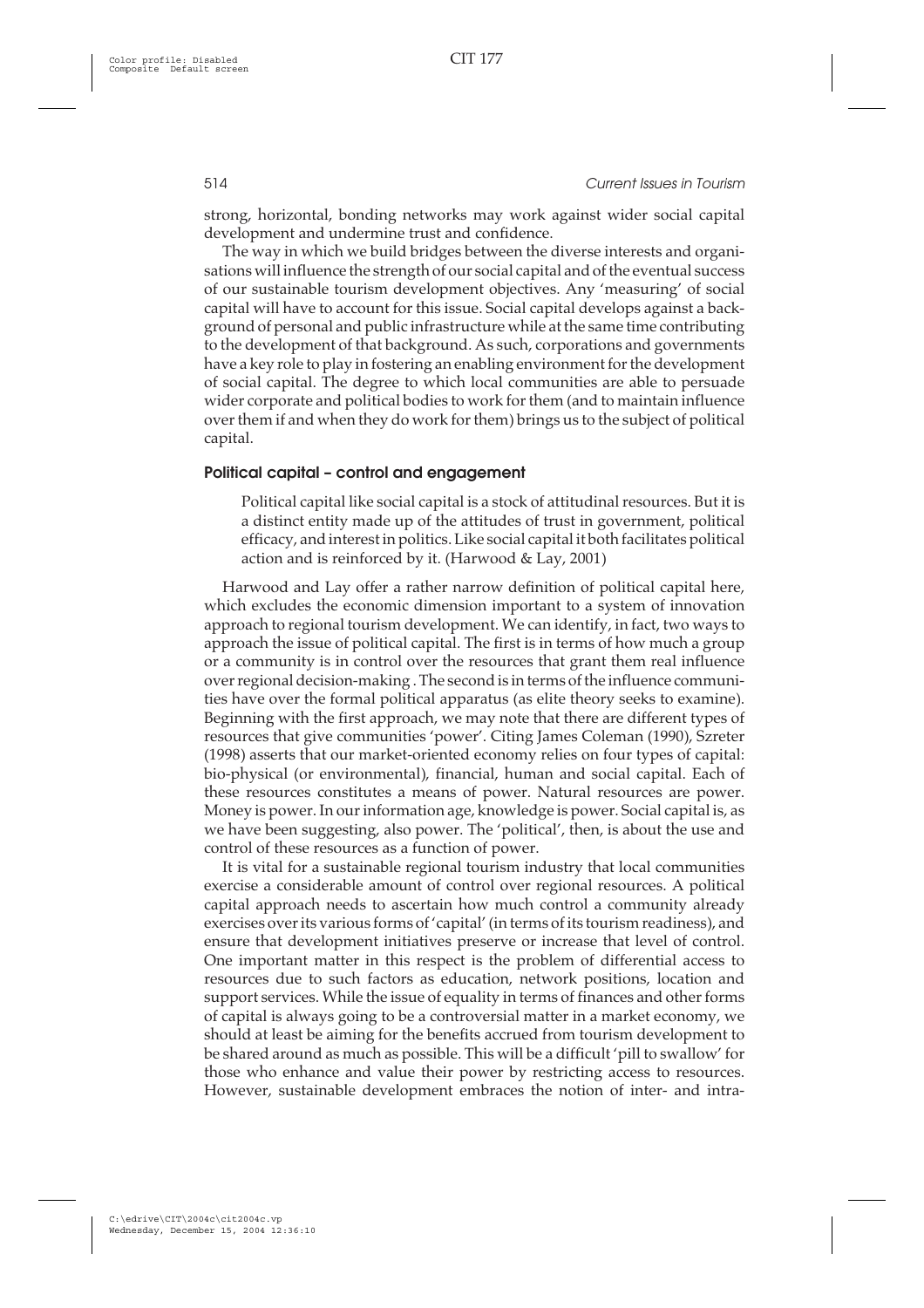generational equity and in this context that means that if we are to embrace that concept, we have to cater to the variety of interests that make up the so-called 'community'. This can be difficult to do fairly and effectively and will often alienate certain power brokers who wish to control tourism development themselves for their own ends. But we don't assume that it is our brief to automatically serve those in power, as they may not have the best answers for the wider population and their community(s). That is the nature of the ethic underlying sustainable development and sustainable tourism.

Strong social capital is not only a vital element in communities exercising control over local resources, but also for preventing vested interests from dominating in regional decision making. Horizontal associations that are characterised by cooperation and trust are the key to community empowerment, as this involves the *engagement* of all sub-groups within the community decisionmaking process. At one extreme, engagement is virtually non-existent for those people who neither take part in their 'local' area nor pay attention to what is going on. This might occur for some who workelsewhere and do not make time for their locale or its people. At the other extreme, some people become involved heavily with community groups, as an elected representative or as an activist on local issues.

Another important element in local communities gaining control of resources is the influence they exercise over the formal decision-making process concerning their region – that is, the vertical associations that link communities to wider regional authorities. This takes us from the informal political and the need to enhance networks and participation in those networks to political participation itself – that is, engagement with the formal political system. *Formal* involvement is about voting, compulsory in Australia at state and federal levels but voluntary at the local government level. Voter turnout in local government elections requires an extra commitment because of its voluntary nature, and we agree with Putnam and others that this commitment tells us something about the social capital of the region.

But engagement does not, in itself, provide a reliable measure of political capital. It is one thing to make your voice heard and another for those in authority to listen. The system of representational democracy in Australia and other formal democratic countries still places limits on the extent to which everyday citizens can exert influence over the political apparatus. Instead, it is through the partnerships that are being increasingly established between different levels of government and local communities that local interests are being more actively incorporated into the formal political apparatus. We hold that it is important that such partnerships continue to be forged and in terms that are mutual rather than asymmetrical with regional communities. Such a recommendation is in accord with the synergy approach that we feel is necessary for approaching SPCC – that is, communities and government working together.

Why is political capital important for tourism? At the very least, political capital, as with social capital, is important to facilitate the community's 'interaction' with the political process that is essential to tourism planning and development. A community with very low political capital is unlikely to have the will to make a significant input into the decision, let alone the design, of a new tourism development strategy or infrastructure. This means that the long-term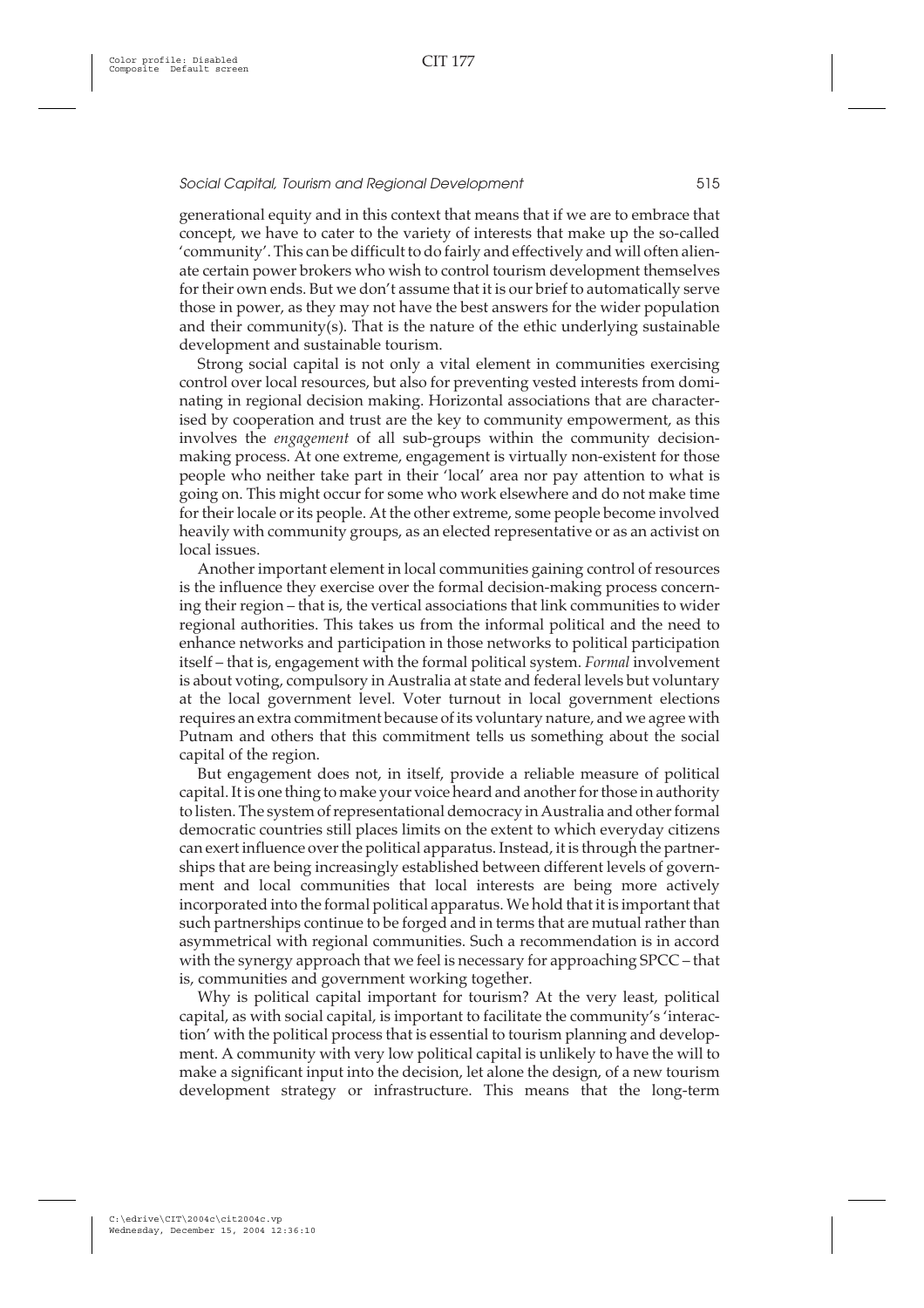sustainability of tourism in the region, and perhaps even of the region itself, will be cast into doubt.

#### **Cultural capital – diversity and engagement**

Another important aspect – and one often neglected by economic models and development theorists – is the cultural dimension. We have separately identified the concept of cultural capital for a number of reasons. First, because of the nature of tourism and its almost constant use of the cultural as part of its many products, it needs to be separately flagged. Second, following Jeannotte's (2002) analysis, cultural engagement (capital) may itself contribute to social capital formation.

MacLeod defines Bourdieu's concept of cultural capital as 'the general cultural background, knowledge, disposition, and skills that are passed from one generation to the next' (Bourdieu, 1986). We are fully aware of the complex ways in which the word 'culture' is used in anthropology, cultural studies, history and sociology, but at this point have no need to engage with the detail of those debates. Ours is a limited definition: part of social capital is the cultural interactions and variety available to a community. At the very least cultural capital includes symbols, material artefacts, ideas and ideology, and hence includes what Bourdieu (1986) separately refers to as 'symbolic capital'. Further, cultural capital is defined as the resources that can be drawn on by people and includes both cultural activities and artefacts. Thus cultural capital involves a range of aspects including ideologies, performing and spectating, architectural and historic heritage, forms of artistic enterprise, and cultural products such as CDs, books and art works. Also included in this definition are forms of sport and religion. Culture is an important resource. It represents the accumulated capital of generations of skilled, creative, and innovative people and is made up of the historical record of our societies; it can be a source of inspiration for creativity and innovation.

Most people would agree that there is inherent value in our cultural activities, whether they are art, sport, festivals or recreational pursuits. What each of us values varies but our individual list may include art generally, music, a beautiful painting, an attractive and functional building, a funny play or an interesting book. Or, our list might include sport, mountain climbing, bird watching, meditation or prayer. Access to these resources and the value placed on forms of cultural expression vary greatly from place to place. Culture improves the richness of life and the nature of a community's cultural capital is a major contributor to its identity and sense of place. Mendis (1998, cited in Jeannotte, 2003: 39) asserts that 'cultural capital may determine the *quality* of social capital' (Jeannotte's italics). In fact, Jeannotte goes further in citing research to show how engaging people in community arts activities is a popular and effective community development process; that is, engaging in cultural (capital) activities strengthens social capital, something that tourism planners need to take into account.

In enhancing social capital, cultural capital strengthens the bonds between people. Putnam (2000), in the US, found that the number of choirs in a community was a good indication of their level of social capital. The example of choirs is likely to be country specific, and some other indicators would be more useful in countries other than America. An extreme example is that under the political/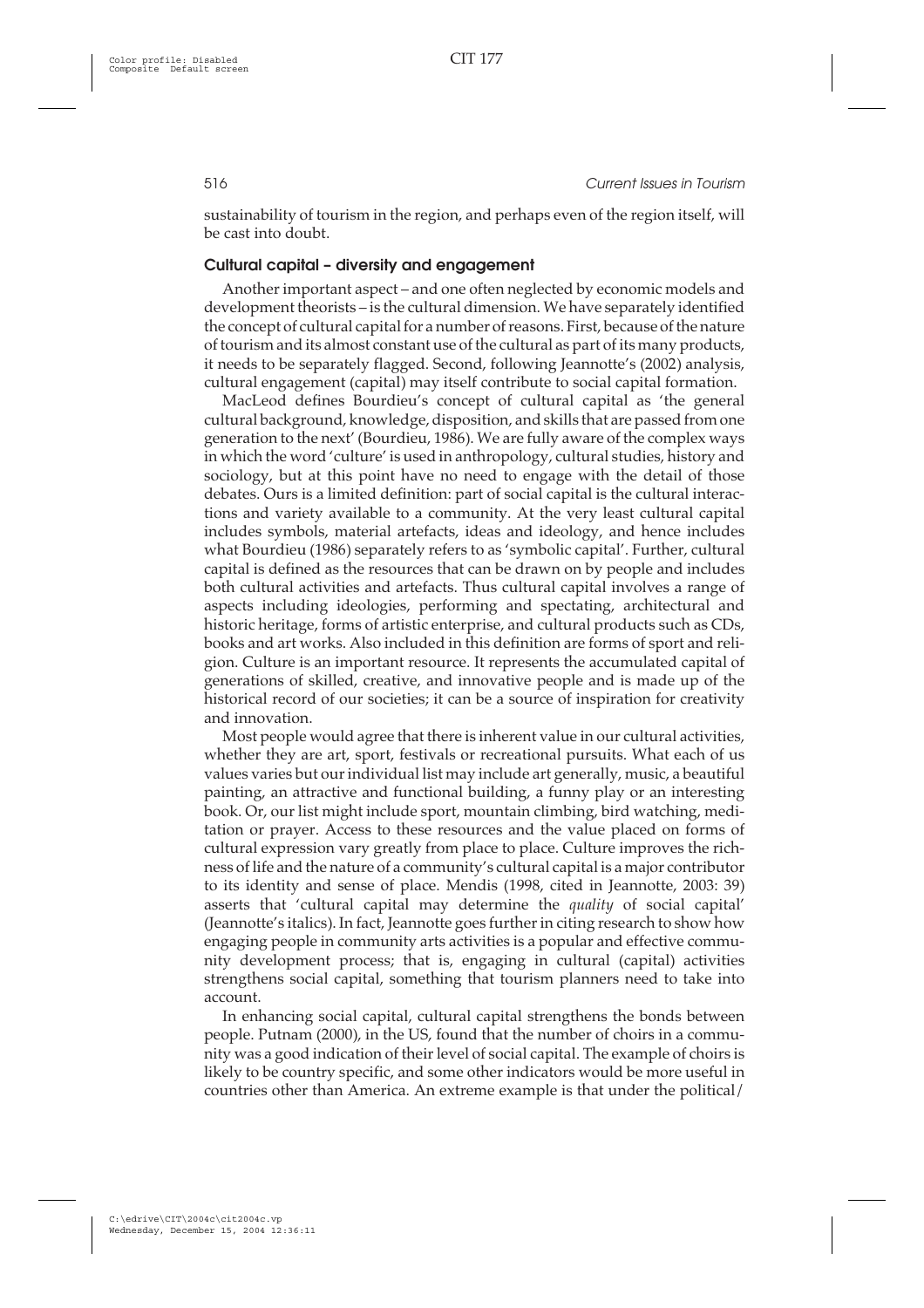cultural control of the Taliban, singing in Afghanistan was not, to say the least, a good measure. Rich cultural capital leads to skill development that can be used in employment, and can provide a strong basis for tourism in a community. It can attract visitors by providing a focus for tourism. For example, heritage tourism and indigenous tourism are directly made possible by a region's cultural capital.

While cultural capital can form the basis for tourism, tourism in turn can enhance and enrich the cultural capital of the community, which is, of course, one of the objectives of tourism development in many situations, especially when tourism development is being initiated by government agencies with a broad brief. A community 'gathering' to share a cultural event will contribute to the development of its social capital. In fact, there are a large number of ways that tourism can enhance cultural capital. These include: encouraging interaction between people from different cultures and intercultural exchange; encouraging pride in one's own culture; encouraging the preservation of culture and cultural artefacts, encouraging traditional skill development and forms of expression; and improving a community's sense of identity.

Cultural capital, then, represents the ideology and praxis of a community and/or its members. Manifestations of culture in material form are popular tourism products while non-material forms of culture, such as ideology, are important in contributing to the nature of a location/destination/product that helps to make a place somewhere that visitors come to enjoy. Tourism both uses and helps create culture and cultures.

## **Why is SPCC Important?**

From this overview of the different dimensions of SPCC, it can be seen that regional tourism development has much to gain from a strong SPCC foundation in local communities. In fact, SPCC and tourism have a symbiotic relationship. They rely on each other and contribute to each other and, potentially then, tourism can contribute to regional development much more broadly than simple economic contributions. In fact, of course, some tourism events may result in considerable economic leakage while still contributing to SPCC, if for no other reason than an NGO might form to oppose that aspect of tourism (Putnam (2000: 289) develops a scenario that illustrates this process). In this respect, we need to distinguish between the benefits that SPCC can bring to tourism development, and the benefits that tourism development can bring to SPCC.

Among the benefits that SPCC can bring to tourism development is the way that an increase in SPCC can improve a community's sense of well-being. In turn, this sense of well-being, among other things, increases the receptiveness to tourism and, thus, the returns to a community. In more specific terms, SPCC can facilitate the flow of information through a community. As well as passing information on, it helps with processing it, assessing risks and opportunities and situations, individuals and agencies, which are all necessary for effective tourism development. From an economics point of view, social capital is the set of relationships that minimises the transaction costs of operating in the market. Put simply, information flows through reciprocal relationships and thus facilitates the *transactions* that are the basis of a market economy. Social networks can increase productivity by reducing the costs of doing business. Social capital facil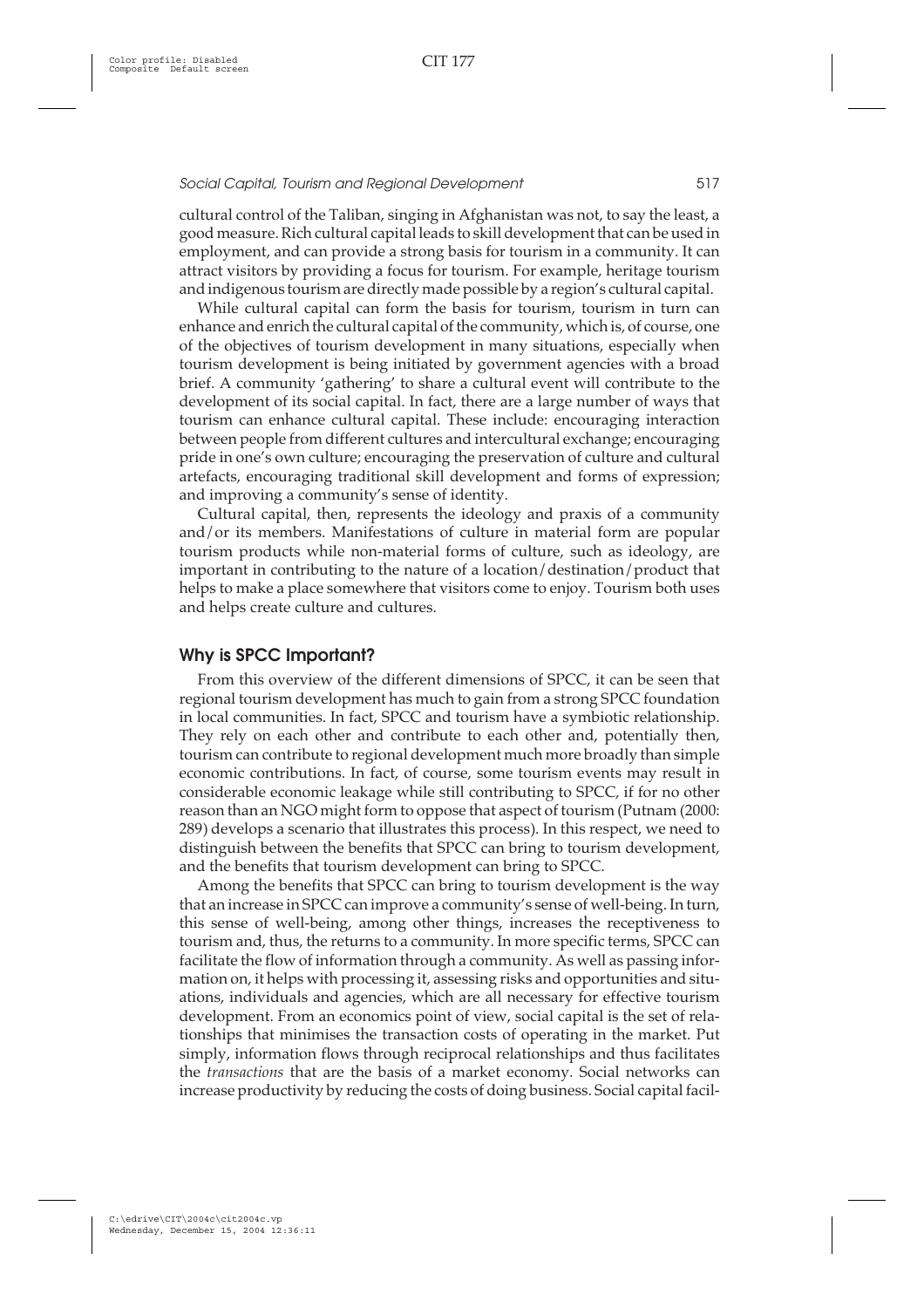itates coordination and cooperation allowing people to resolve collective problems more easily. SPCC embodies past success at collaboration, which can serve as a template for future collaboration on other kinds of problems

SPCC also fosters the development of traits that are beneficial to tourism. With exceptions, people who have active and trusting connections to others – whether family members, friends, or fellow club members – ideally develop or maintain character traits that are good for the rest of society, such as tolerance, empathy, and less cynicism. Generalised network-tie social capital can decrease xenophobia through bridging and opening of communication channels. Such traits can improve a community's tolerance of and participation in tourist activity.

SPCC also contributes to a better environment conducive to tourism. In high social-capital areas public spaces are cleaner, people are friendlier, and the streets are safer. Traditional neighbourhood 'risk factors' such as high poverty and residential mobility are not as significant as most people assume. Places have higher crime rates in large part because people do not participate in community organisations, do not supervise younger people and are not linked through networks of friends. A clean, friendly, safe environment will be attractive to visitors (as well as to residents).

Finally, SPCC can facilitate the generation of cultural activities that attract visitors. In taking pride in local traditions and heritage, communities foster a sense of 'character' or 'ambience' in their region that appeals to tourists and facilitates return visits. In rural regions, SPCC can add to what some theorists refer to as 'countryside capital' – that is, the unique environmental, economic, cultural and social characteristics of regional communities that make them attractive as 'countryside' destinations (Slee, 2003).

One of the dangers in approaching SPCC as a resource for tourism development, however, is that we run the risk of commodifying social relationships and local culture. This may be one of the unfortunate side-effects of reducing the 'life-blood' of communities to a form of 'capital'. As a means of counteracting this effect, it is important to consider the ways in which industries such as tourism can contribute to SPCC as a worthwhile resource in itself. Indeed, underlying the philosophy of sustainable development and, we would argue, sustainable tourism, is the need for any development strategy to contribute to what we have previously termed 'sustainable community' (Macbeth, 1997b). This means tourism development that is expected to contribute to community development should be planned in such a way that it does so for the region or community in which it hopes to 'reside'.

What are some of the mechanisms that should be kept in mind in establishing a planning and development process that is conducive to SPCC? One is that the type of tourism development, including its ownership, purchasing and staffing policies, should contribute to the economic well-being of the region. In the context of this paper this is because economic well-being not only contributes to SPCC but also forms a 'platform' upon which it can be enhanced. Tourism should assume it is part of 'community development' and employ community development specialists to facilitate that objective. Of course, in some cases the relevant government body will have to exert some moral and regulatory persuasive activity on developers, or be part of the development initiative. In this respect, there needs to be effective participatory and open local government with an active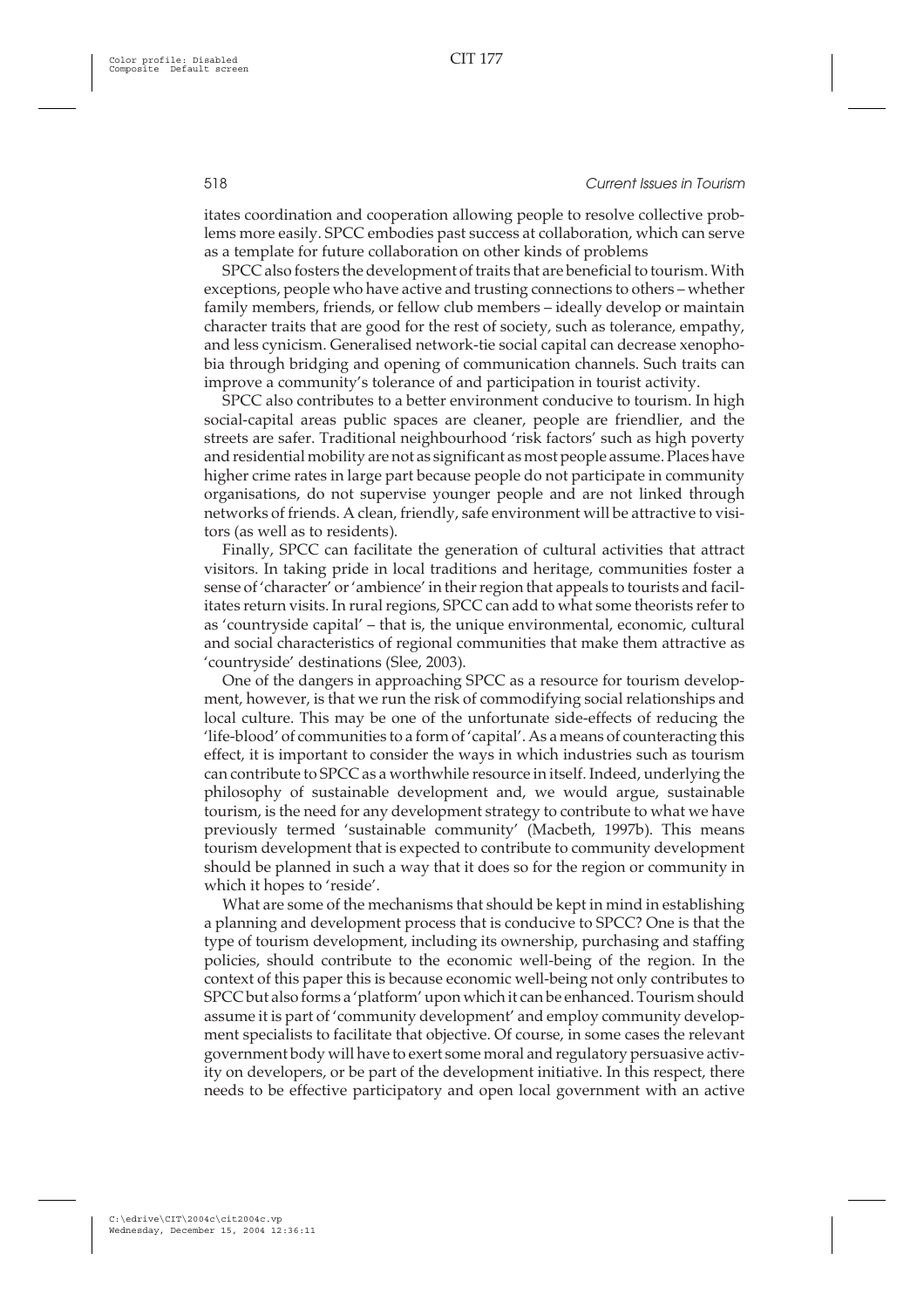partnership between government, business, NGOs and other stakeholders and the residents to promote local political capital. Following from this, the planning and development process should meaningfully involve stakeholders, including residents, and should do so in ways that contribute to developing networks and reciprocity. Social capital development requires equality of participation and thus authorities can foster its development by adopting strategies that enhance equality of inclusion rather than social exclusion. The development process needs to encourage debate – real debate – between stakeholder groups.

Developers should also expect to contribute to social capital through providing funds, expertise and facilities for local cultural activities. Promotion of these activities should not be limited to only those useful for tourism. The cultural vitality of the region needs to be supported across the board, with residents encouraged to explore their own cultural interests.

Human and natural capital should also not be forgotten from the equation, for they are not only important resources in themselves, but contribute to SPCC. Activities should be undertaken which target the development of essential human capital, including educational and communication skills. No region will function effectively with a high proportion of disadvantaged persons, whether it be through illness, nutrition, low educational participation rates or gender and ethnic marginalisation. With respect to natural capital, tourism development can contribute to useful public spaces, including parks, waterways, beaches and other environmental features. There should be an attempt to mobilise local services and suppliers while going 'green' with organic and other recycling, solar design, waste water use, etc., including encouraging relevant supportive infrastructure. Inclusive designs should be adopted for the built environment and control of natural protected areas. There should be no approval of ghetto style real estate developments and close scrutiny paid to proposals for resort developments and other major infrastructure, partly because of their penchant for being exclusive and for adverse effects on other real estate values.

This is by no means an exhaustive outline either in terms of specific suggestions or key features of SPCC in the context of regional tourism development. Each situation will provide unique challenges and opportunities for the development process to not only build on existing SPCC but to also contribute to the growth of SPCC in the long term.

## **Conclusion – A Framework for Regional Tourism Innovation**

Regional development has become an increasingly important imperative in both developed and underdeveloped countries. The Australian experience is of declining and aging populations, reductions in services and infrastructure and marginalised economic structures. Tourism has been touted as the 'saviour' of many regional and rural areas and in some cases it will be the key to begin rebuilding the area. However, for most regional areas tourism is simply one of many development strategies that must be evaluated both for potential success and also for their potential to contribute to social, cultural and political capital. The aim of this paper has been to outline how the key concepts of SPCC can be used to understand the readiness for development and the potential for tourism to contribute to building stronger, sustainable regional communities.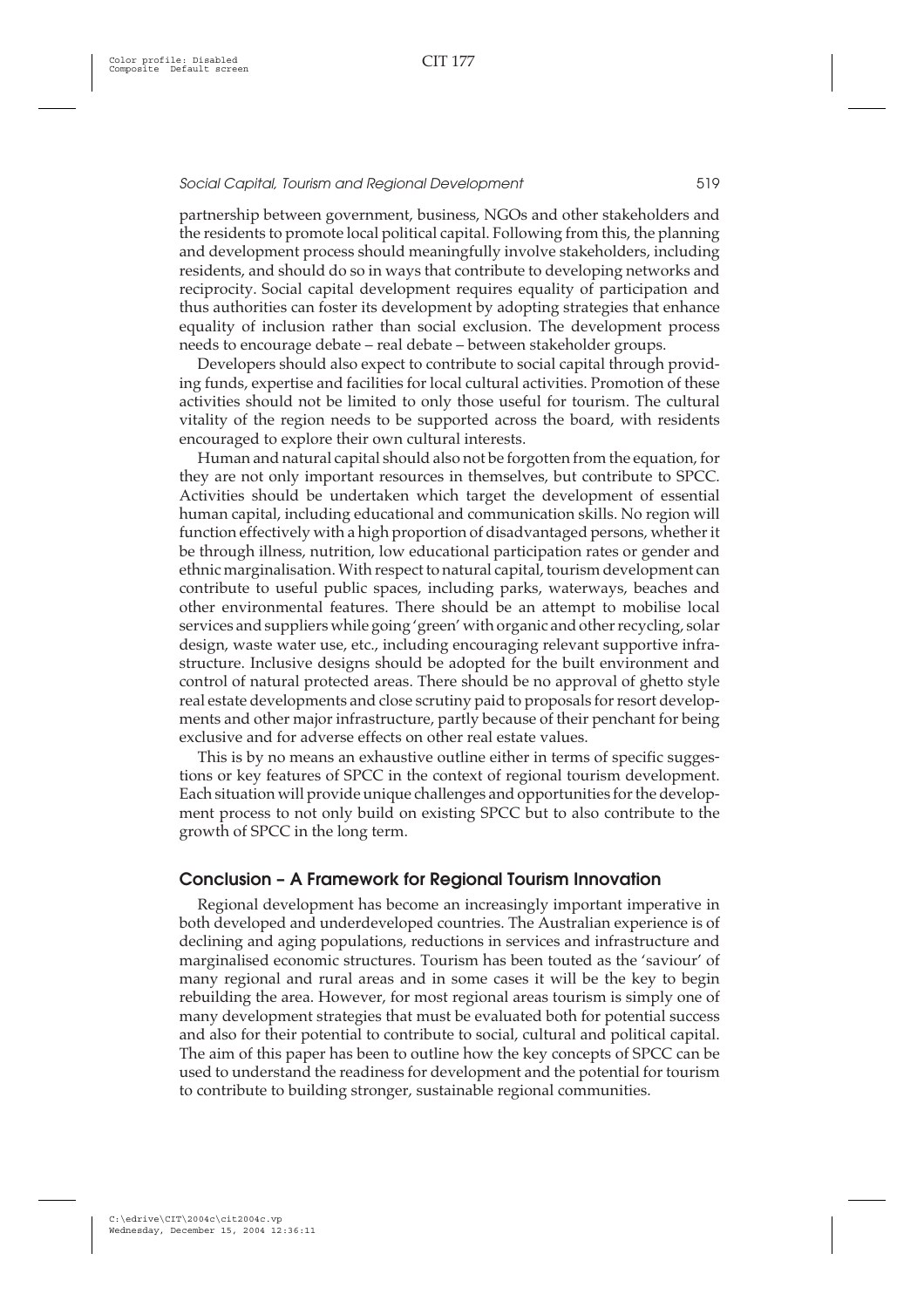This paper has argued the need to consider SPCC from two perspectives in order to conceptualise the ways in which communities can more effectively harness tourism for regional development purposes. It has considered ways in which SPCC can be understood as an important resource within a 'system of innovation' approach, where SPCC is seen to contribute to the efficiency and efficacy of the regional tourism system. At the same time, it has argued that tourism development can foster SPCC as an important community resource in itself – part of a triple bottom line approach to sustainable tourism development. While there are dangers that these two ways of approaching social capital are incompatible (for example, if tourism development results in the exploitation of social capital for development purposes), the use of a sustainable frameworkhas been put forward as the key to ensuring that local community needs are (at least) minimally looked after. Ideally, the incorporation of SPCC within a 'triplebottom-line' approach to tourism development should not only result in the needs of the tourism system and the needs of the community being balanced, but effectively becoming one-and-the-same set of needs. In other words, what is good for the community will be, in the main, good for tourism, and vice versa.

It has been argued that both the community and the government have an important role to play in the creation and management of SPCC in the tourism system. This 'synergy' approach to SPCC takes into account the importance of the government as a key actor in the management of regional economies and the overarching political authority. It seeks to avoid the naive view current among some social capital theorists that regional communities can and should be left to their own devices to manage their regional affairs. While the authors of this paper are not opposed to self-determination as an ideal *per se*, they do hold reservations when such ideas are expressed in the context of a neo-liberal agenda that has so far promised little insurance against the vicissitudes of the market economy. SPCC is concerned with the vitality of local communities, and the advantage of understanding SPCC in the context of regional tourism is that it may help planners contribute to the well being of communities, and, at the same time, ensure the needs of regional tourism are met simultaneously.

## **Acknowledgements**

We would like to acknowledge Damien Jacobsen, Margaret O'Neil, David Palmer and Fiona Richards for their contribution to background work and critical comment on the paper. The authors would like to thank the following for their support of this project: The Cooperative Research Centre for Sustainable Tourism (Australia), The Centre for Regional Tourism Research, Southern Cross University and Murdoch University.

#### **Correspondence**

Any correspondence should be directed to Jim Macbeth, Tourism Program, School of Social Sciences and Humanities, Murdoch University, Western Australia 6150 (j.macbeth@murdoch.edu.au).

### **References**

Alston, M. (2002) Social capital in rural Australia. *Rural Society* 12, 93–104. Australian Bureau of Statistics (2003) Themes social capital. ABS draft social capital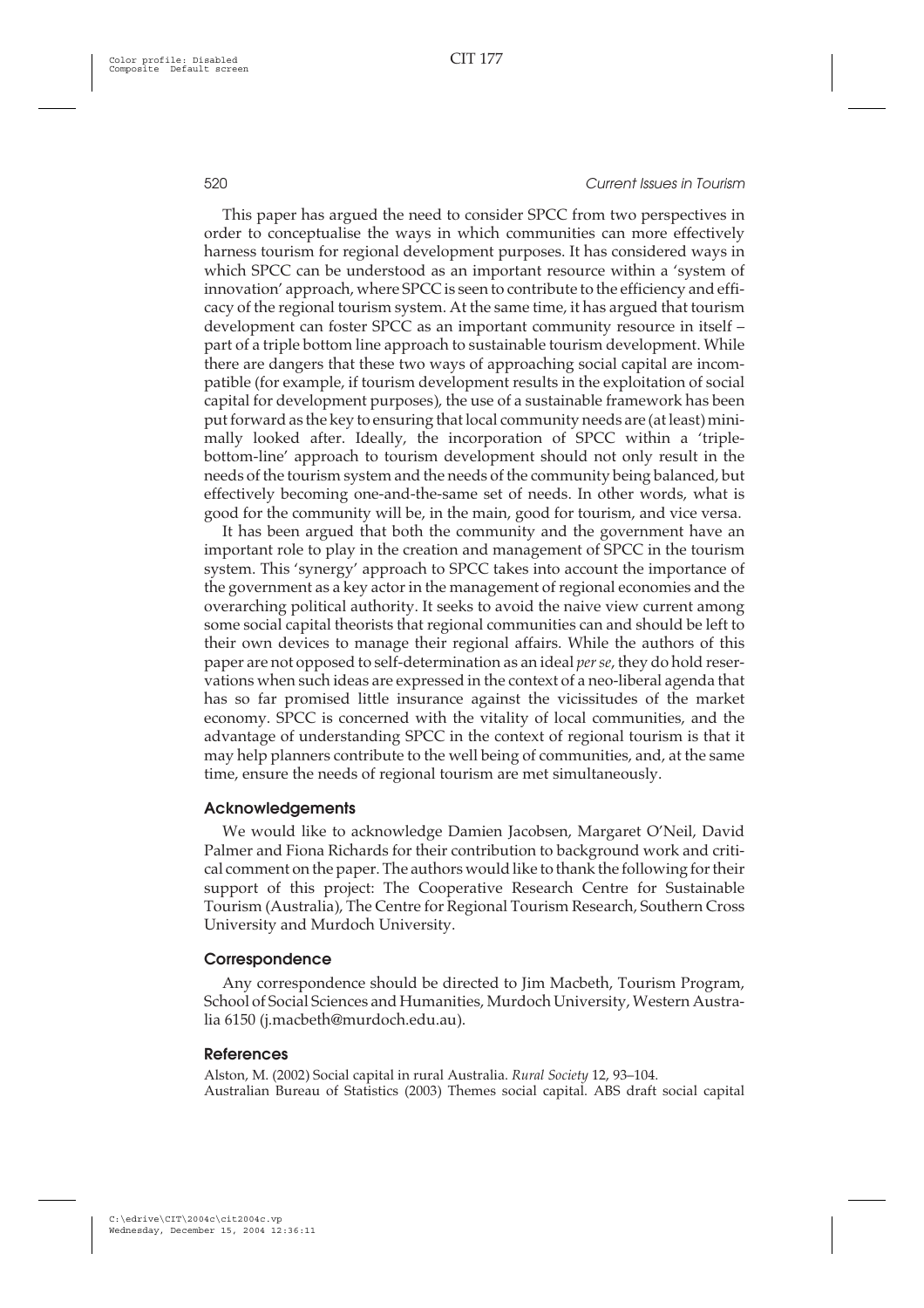framework diagram: Rationale. On WWW at http://www.abs.gov.au. Accessed 16.01.03.

- Bartholomew, S. (1997) National systems of biotechnology innovation: Complex interdependence in the global system. *Journal of International Business Studies* 28 (2), 241–66.
- Bourdieu, P. (1986) Forms of capital. In J. Richardson (ed.) *Handbook of Theory and Research for the Sociology of Education* (pp. 241–58).New York: Greenwood.
- Bullen, P. and Onyx, J. (1999) *Social Capital: Family Support Services and Neighbourhood and Community Centres in NSW*. Surry Hills, NSW: Local Community Services Association.
- Carlsson, B. and Stankiewicz, R. (1991) On the nature, function and composition of technological systems. *Journal of Evolutionary Economics* 1 (2), 93–118.
- Coleman, J. (1988) Social capital in the creation of human capital. *American Journal of Sociology Supplement* 94 (S), 95–120.
- Coleman, J. (1990) *Foundations of Social Theory*. Cambridge, MA: Harvard University Press.
- Commission of Inquiry into the Conservation Management and use of Fraser Island and the Great Sandy Region (1990) *Final Discussion Paper, Volume I: Background*. Brisbane: Goprint.
- Cooke, P., Uranga, M.G. and Etxebarria, G. (1997) Regional innovation systems: Institutional and organizational dimensions. *Research Policy* 26 (4–5), 475–91.
- Costello, P. (2003) Building social capital: Speech by Peter Costello. Speech delivered by the Treasurer, Peter Costello, to the Sydney Institute, at Parliament House. On WWW at http://www.australianpolitics.com. Accessed 01.04.
- Edquist, C. (1997) Systems of innovation approaches their emergence and characteristics. In C. Edquist (ed.) *Systems of Innovation: Technologies, Institutions and Organisations* (pp. 1–35). London: Pinter.
- Edwards, B. and Foley, M. (1998) Social capital and civil society beyond putnam. *American Behavioral Scientist* 42 (2), 669–78.
- Freeman, C. (1995) The 'national system of innovation' in historical perspective. *Cambridge Journal of Economics* 19 (1), 5–24.
- Fukuyama, F. (1995)*Trust: The Social Virtues and the Creation of Prosperity*. New York: Free.
- Greeley, A. (1997) Coleman revisited: Religious structures as a source of social capital. *American Behavioral Scientist* 42 (2), 587–94.
- Harriss, J. (2001) Social capital construction and the consolidation of civil society in rural areas. Working Paper no. 16, November. On WWW at http://www.lse.ac.uk/Depts/ destin/workpapers/PUBLICACTIONPAPER.pdf, Accessed 01.04.
- Harwood, P.G. and Lay, J.C. (2001) *Surfing Alone: The Internet as a Facilitator of Social and Cultural Capital?* Annual Meeting of the American Political Science Association, San Fancisco.
- Jeannotte, M.S. (2002) *Singing Alone? The Contribtuion of Cultural Capital to Social Cohesion and Sustainable Communities*. Second International Conference on Cultural Policy Research, Wellington, New Zealand.
- Kelly, I. (ed.) (2002) *Australian Regional Tourism Handbook: Industry Solutions 2001*. Gold Coast: CRC Sustainable Tourism.
- Leiper, N. (1995) *Tourism Management.* Melbourne: TAFE.
- Lewis, J.B. (1998) The development of rural tourism. *Parks and Recreation* 33 (9), 99–107.
- Macbeth, J. (1996) Dissonance and paradox in tourism planning people first? In A. Laidler, G. Cushman and B. Gidlow (eds) *ANZALS Leisure Research Series* (pp. 2–18).
- Macbeth, J. (1997a) Planning in action: A report and reflections on sustainable tourism in the ex-shire of Omeo. In C.M. Hall, J. Jenkins and G. Kearsley (eds) *Tourism Planning and Policy in Australia and New Zealand: Cases, Issues and Practice* (pp. 145–53). Sydney: Irwin.
- Macbeth, J. (1997b) *Tourism and the District of Omeo. Final Report of the Omeo District Sustainable Community Project*. Perth: Murdoch University.
- Malmberg, A. and Maskell, P. (1997) Towards and explanation of regional specialization and industry agglomeration. *European Planning Studies* 5, 25–41.
- McGovern, M. (1993) *Tourism Development in Sparse Regions*. 13th Pacific Regional Science Conference, Whistler, B.C., Canada.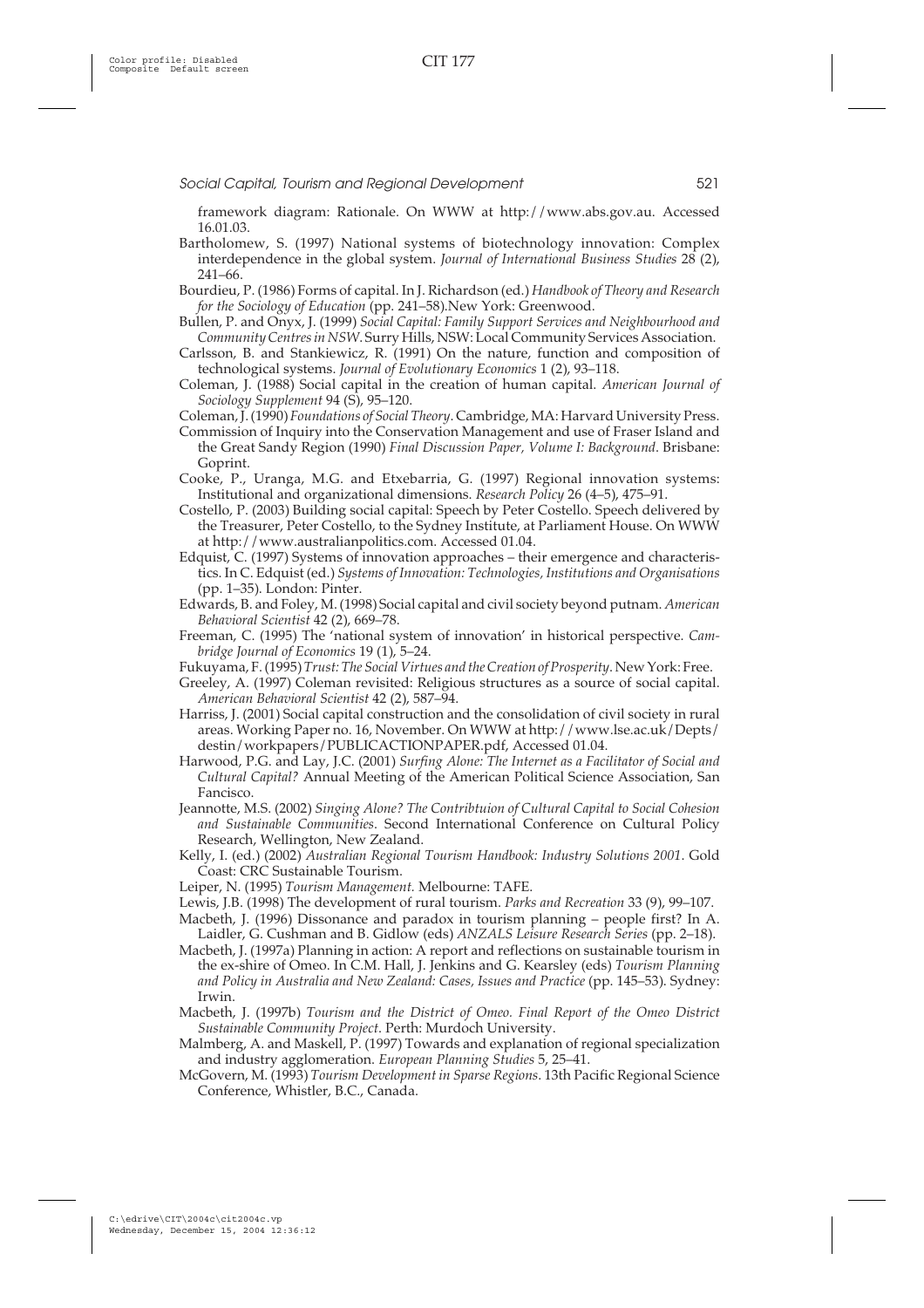- McGovern, M. (2002) *Articulating Regional Development.* Sustainable Economic Growth for Regional Australia Conference (SEGRA 2002), Queanbeyan, NSW.
- National Economic and Social Forum of Ireland (2003) *The Policy Implications of Social Capital*. Dublin: National Economic and Social Forum.
- Patulny, R. (2003) *Social Capital, Values, Practice and Education.* Insideout: Charting Community, Capital and Uncertainty Conference, Ipswich, Australia.
- Prakash, S. and Selle, P. (2001) *Introduction: Why Investigate Social Capital?* Nordic Association for South Asian Studies Conference, Voss, Norway.
- Putnam, R.D. (1993) *Making Democracy Work: Civic Traditions in Modern Italy*. Princeton, NJ: Princeton University Press.
- Putnam, R.D. (1995a) Bowling alone: America's declining social capital. *Journal of Democracy* 6 (1), 65–78.
- Putnam, R.D. (1995b) Tuning in, tuning out: The strange disappearance of social capital in America. *Political Science and Politics* 28 (4), 664–83.
- Putnam, R.D. (2000) *Bowling Alone. The Collapse and Revival of American Community.* New York: Simon & Schuster.
- Requier-Desjardins, D. (1999) On some contributions on the definition and relevance of social capital. On WWW at http://www.perso.cybercable.fr/RVD/soccap1.htm. Accessed 20.01.03.
- Siisiäinen, M. (2000) Two concepts of social capital: Bourdieu vs. Putnam. ISTR Fourth International Conference: The Third Sector: For What and for Whom? Trinity College, Dublin, Ireland. On WWW at http://www.jhu.edu/~istr/conferences/dublin/ workingpapers/siisiainen.pdf.
- Slee, B. (2003) Countryside capital: What's the interest? Inaugural lecture, 26 November, 2003. On WWW at http://www.chelt.ac.uk/ccruimages/documents/R/19\_2.pdf. Accessed 01.04.
- Smith, M.K. (2001) Social capital. The encyclopedia of informal education. On WWW at http://www.infed.org/biblio/social\_capital.htm.
- Stone, W. and Hughes, J. (2002) Social capital. Empirical meaning and measurement validity. Australian Institute of Family Studies. On WWW at http://www.aifs.org. au/institute/pubs/RP27.pdf
- Sustainable Tourism Services (2002) *Rural and Remote Area Business Development and Tourism Case Studies Project.* Brisbane: Cooperative Research Centre for Sustainable Tourism.
- Szreter, S. (1998) *A New Political Economy for New Labour: the Importance of Social Capital.* PERC Policy Papers 15. Political Economy Research Centre, University of Sheffield.
- Tamaschke, L. (2003) The role of social capital in regional technical innovation: Seeing both the wood and the trees. In M. Huysman, E. Wenger and V. Wulf (eds)*Communities and Technologies* (pp. 241–64). Deventer: Kluwer.
- Taug, J. and Roberts, H. (2002) Capital interconvertibility in complex organizations. UNECE. On WWW at http://www.unece.org/operact/enterp/documents/e.pdf, Accessed 05.04.04.
- Woolcock, M. and Narayan, D. (2000) Social capital: Implications for development theory, research, and policy. *World Bank Research Observer* 15 (2), 225–49.
- World Bank Group (1999) What is social capital? Poverty Net. On WWW at http:// www.worldbank.org/poverty/scapital/whatsc.htm. Accessed 05.04.04.
- World BankGroup (2001) Social capital for development. On WWW at http://www. worldbank.org/poverty/scapital/whatsc.htm. Accessed 16.02.01.